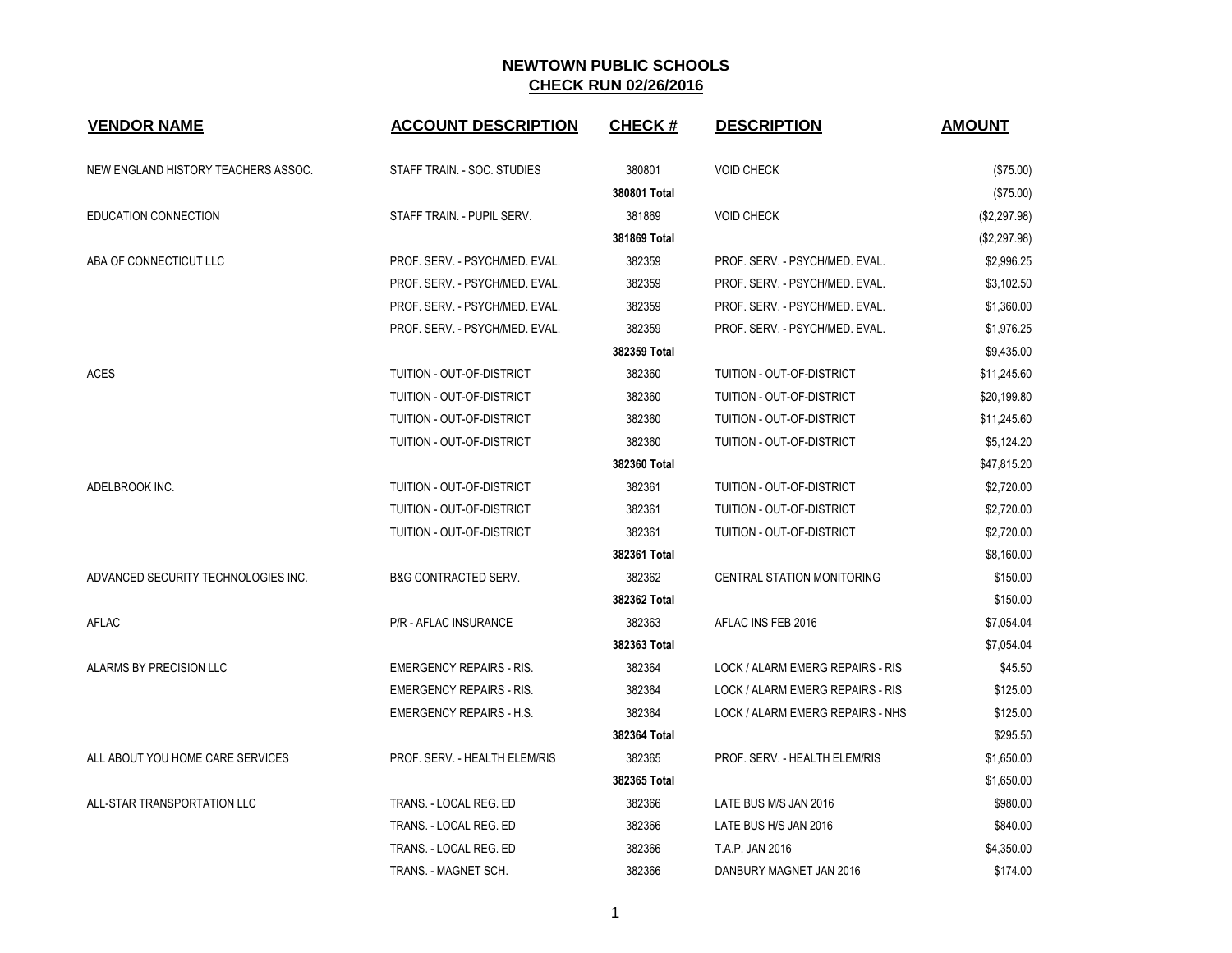| <b>VENDOR NAME</b>          | <b>ACCOUNT DESCRIPTION</b>  | <b>CHECK#</b> | <b>DESCRIPTION</b>                          | <b>AMOUNT</b> |
|-----------------------------|-----------------------------|---------------|---------------------------------------------|---------------|
| ALL-STAR TRANSPORTATION LLC | TRANS. - LOCAL SPECIAL ED   | 382366        | PRE-K H/S JAN 2016                          | \$3,300.00    |
|                             | TRANS. - LOCAL SPECIAL ED   | 382366        | SPEC ED MONITORS JAN 2016                   | \$12,297.95   |
|                             | TRANS. - OUT-OF-DISTRICT    | 382366        | WORK PROGRAM H/S JAN 2016                   | \$1,650.00    |
|                             | TRANS. - OUT-OF-DISTRICT    | 382366        | TRANSITION PROGRAM RIS 01/22/2016           | \$370.00      |
|                             | STUDENT TRAVEL - SPORTS     | 382366        | SPORTS- STUDENT TRANSPORTATION              | \$185.00      |
|                             | STUDENT TRAVEL - SPORTS     | 382366        | SPORTS- STUDENT TRANSPORTATION              | \$1,945.00    |
|                             | STUDENT TRAVEL - MUSIC      | 382366        | <b>TRANSPORTATION</b>                       | \$625.00      |
|                             | STUDENT TRAVEL - SPORTS     | 382366        | Travel to basketball games per attached     | \$185.00      |
|                             | STUDENT TRAVEL - SPORTS     | 382366        | Travel to basketball games per attached     | \$475.00      |
|                             | STUDENT TRAVEL - SPORTS     | 382366        | Travel to basketball games per attached     | \$230.00      |
|                             | STUDENT TRAVEL - SPORTS     | 382366        | Travel to basketball games per attached     | \$215.00      |
|                             | STUDENT TRAVEL - SPORTS     | 382366        | Travel to basketball games per attached     | \$400.00      |
|                             | STUDENT TRAVEL - SPORTS     | 382366        | Travel to basketball games per attached     | \$370.00      |
|                             | STUDENT TRAVEL - SPORTS     | 382366        | Travel to basketball games per attached     | \$185.00      |
|                             | CONTRACTED SERV. - GUIDANCE | 382366        | February 8, 2016 - Transportation HAWKS     | \$88.00       |
|                             | STUDENT TRAVEL - MATH       | 382366        | set up for Travel to Math Team Competitions | \$185.00      |
|                             | STUDENT TRAVEL - CLASSROOM  | 382366        | TRANSPORTATION ON 2/3, MATH TEAM            | \$215.00      |
|                             |                             | 382366 Total  |                                             | \$29,264.95   |
| ALL-STAR TRANSPORTATION LLC | TRANS. - MAGNET SCH.        | 382367        | ECA MAGNET SCHOOL 2015-16                   | \$4,130.00    |
|                             | TRANS. - MAGNET SCH.        | 382367        | RCA MAGNET SCHOOL 2015-16                   | \$4,130.00    |
|                             | <b>TRANS. - NONNEWAUG</b>   | 382367        | NONNAWAUG SCHOOL 2015-16                    | \$3,891.50    |
|                             | TRANS. - VO/TECH.           | 382367        | HATS SCHOOL - 181 DAYS 2015-16              | \$5,339.50    |
|                             | TRANS. - LOCAL SPECIAL ED   | 382367        | 3 W/C AND SPECIAL ED IN-DISTRICT 2015-16    | \$16,744.50   |
|                             | TRANS. - LOCAL SPECIAL ED   | 382367        | <b>SPEC ED RUNS 2015-16</b>                 | \$10,416.50   |
|                             | TRANS. - LOCAL REG. ED      | 382367        | LOCAL REG ED BUS CONTRACT 2015-16           | \$224,813.81  |
|                             | <b>TRANS. - PRIVATE</b>     | 382367        | ST. ROSE TRANSPORTATION                     | \$21,498.29   |
|                             | TRANS. - PRIVATE            | 382367        | <b>FRAISER WOODS TRANSPORTATION</b>         | \$5,015.00    |
|                             | TRANS. - PRIVATE            | 382367        | HOUSATONIC VALLEY TRANSPORTATION            | \$4,867.50    |
|                             | TRANS. - MAGNET SCH.        | 382367        | DANBURY MAGNET TRANSPORTATION               | \$2,970.00    |
|                             |                             | 382367 Total  |                                             | \$303,816.60  |
| AMAZON                      | <b>SUPPLIES - LIBRARY</b>   | 382368        | Assorted books and supplies. See attached.  | \$0.01        |
|                             | <b>SUPPLIES - LIBRARY</b>   | 382368        | Third party shipping.                       | \$4.24        |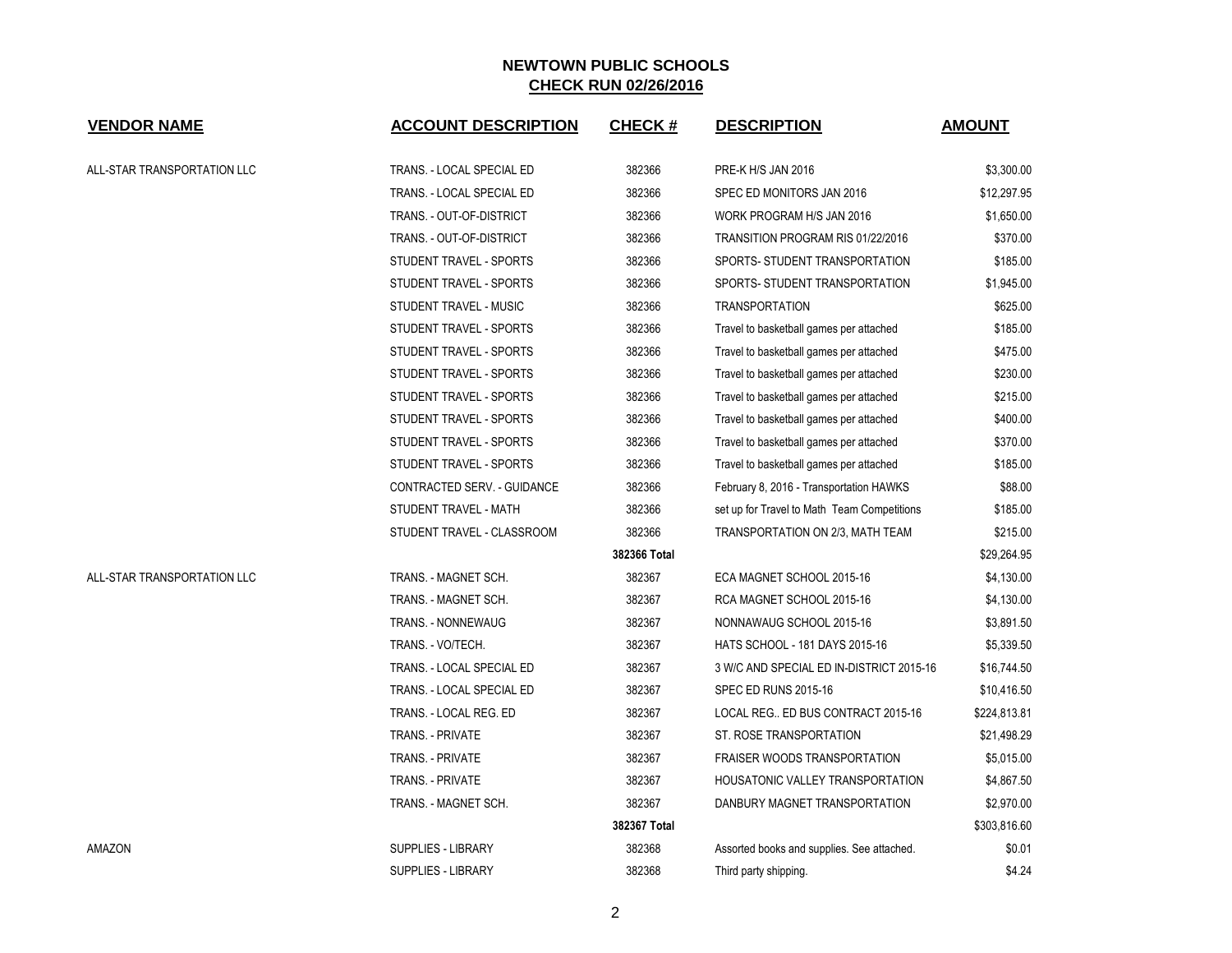| <b>VENDOR NAME</b> | <b>ACCOUNT DESCRIPTION</b>     | <b>CHECK#</b> | <b>DESCRIPTION</b>                           | <b>AMOUNT</b> |
|--------------------|--------------------------------|---------------|----------------------------------------------|---------------|
| AMAZON             | <b>SUPPLIES - LIBRARY</b>      | 382368        | Assorted books and supplies. See attached.   | \$29.18       |
|                    | <b>SUPPLIES - LIBRARY</b>      | 382368        | Assorted books and supplies. See attached.   | \$214.50      |
|                    | <b>SUPPLIES - LIBRARY</b>      | 382368        | Assorted books and supplies. See attached.   | \$321.03      |
|                    | SUPPLIES - LIBRARY             | 382368        | Assorted books and supplies. See attached.   | \$20.97       |
|                    | <b>SUPPLIES - LIBRARY</b>      | 382368        | Assorted books and supplies. See attached.   | \$261.40      |
|                    | <b>SUPPLIES - LIBRARY</b>      | 382368        | Assorted books and supplies. See attached.   | (\$9.48)      |
|                    | <b>SUPPLIES - LIBRARY</b>      | 382368        | Assorted books and supplies. See attached.   | \$420.46      |
|                    | SUPPLIES - LIBRARY             | 382368        | Assorted books and supplies. See attached.   | \$155.93      |
|                    | SUPPLIES - LIBRARY             | 382368        | Assorted books and supplies. See attached.   | \$16.20       |
|                    |                                | 382368 Total  |                                              | \$1,434.44    |
| AMAZON             | INSTR. SUPPLIES - COMPUTER ED. | 382369        | Various items for computer class instruction | \$178.21      |
|                    | INSTR. SUPPLIES - CLASSROOM    | 382369        | Alpha better desk 36 x 24, Item 1208GR       | \$269.37      |
|                    | INSTR. SUPPLIES - CLASSROOM    | 382369        | Book, Paperboy by Vince Vawter               | \$29.95       |
|                    | <b>INSTR. SUPPLIES - ART</b>   | 382369        | Toners for C and B wing offices              | \$113.99      |
|                    | <b>INSTR. SUPPLIES - ART</b>   | 382369        | Art supplies                                 | \$31.99       |
|                    | INSTR. SUPPLIES - SCIENCE      | 382369        | Balloons for science classes.                | \$12.00       |
|                    | INSTR. SUPPLIES - READING      | 382369        | The Diary of A Young Girl                    | \$26.95       |
|                    | INSTR. SUPPLIES - READING      | 382369        | Ann Frank: Audio CD                          | \$23.99       |
|                    |                                | 382369 Total  |                                              | \$686.45      |
| AMAZON             | INSTR. SUPPLIES - COMPUTER ED. | 382370        | HP 15x black toner                           | \$66.99       |
|                    | INSTR. SUPPLIES - SCIENCE      | 382370        | Ajax UV beads pk of 1000                     | \$27.90       |
|                    | INSTR. SUPPLIES - SCIENCE      | 382370        | Stream light 85177 CR123A lithium bat        | \$74.64       |
|                    | <b>TEXTBOOKS - READING</b>     | 382370        | Wonder - R.J. Palacio                        | \$50.46       |
|                    | <b>TEXTBOOKS - READING</b>     | 382370        | Counting by &s - Holly Sloan                 | \$48.54       |
|                    | <b>TEXTBOOKS - READING</b>     | 382370        | Wonder                                       | \$285.94      |
|                    | INSTR. SUPPLIES - COMPUTER ED. | 382370        | AWO lamp VLT Ex240lp                         | \$99.83       |
|                    | INSTR. SUPPLIES - COMPUTER ED. | 382370        | Code Master Programming Logic Game           | \$27.79       |
|                    | INSTR. SUPPLIES - COMPUTER ED. | 382370        | Nikon 25851 USB cable                        | \$12.95       |
|                    | <b>TEXTBOOKS - READING</b>     | 382370        | Writing Magic; Creating stories that Fly     | \$26.85       |
|                    | <b>TEXTBOOKS - READING</b>     | 382370        | Star Wars: A New Hope                        | \$31.36       |
|                    | <b>TEXTBOOKS - READING</b>     | 382370        | Happily Ever After: Selection Series         | \$53.25       |
|                    |                                | 382370 Total  |                                              | \$806.50      |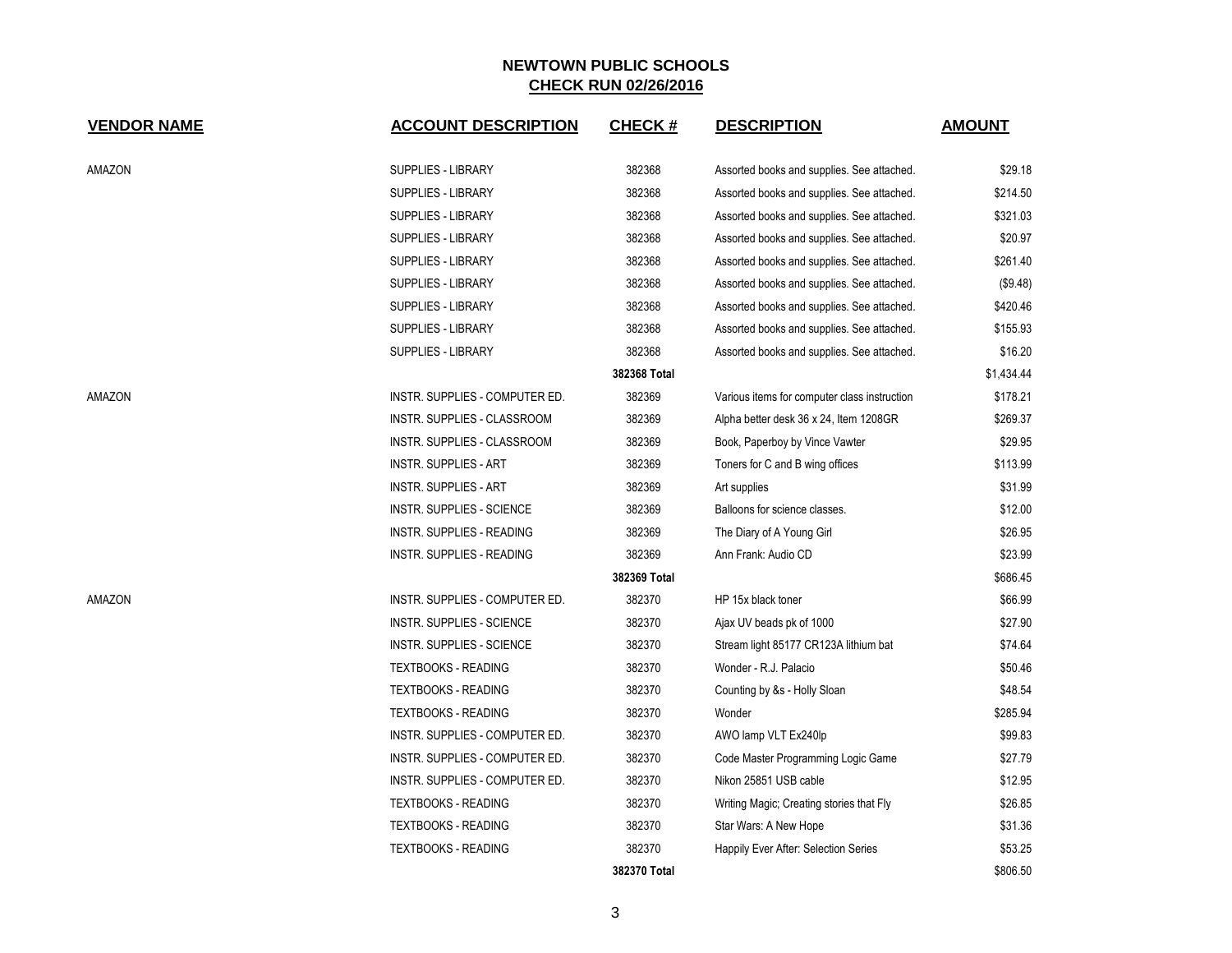| <b>VENDOR NAME</b>                | <b>ACCOUNT DESCRIPTION</b>         | <b>CHECK#</b> | <b>DESCRIPTION</b>                        | <b>AMOUNT</b> |
|-----------------------------------|------------------------------------|---------------|-------------------------------------------|---------------|
| AMAZON                            | INSTR. SUPPLIES - CLASSROOM        | 382371        | <b>TECHCLUB</b>                           | \$27.19       |
|                                   | INSTR. SUPPLIES - CLASSROOM        | 382371        | <b>TECHCLUB</b>                           | \$319.38      |
|                                   | INSTR. SUPPLIES - CLASSROOM        | 382371        | <b>TECHCLUB</b>                           | \$319.38      |
|                                   | INSTR. SUPPLIES - CLASSROOM        | 382371        | <b>TECHCLUB</b>                           | \$38.77       |
|                                   | <b>INSTR. SUPPLIES - CLASSROOM</b> | 382371        | <b>TECHCLUB</b>                           | \$83.97       |
|                                   | INSTR. SUPPLIES - CLASSROOM        | 382371        | <b>HEMMA</b>                              | \$93.90       |
|                                   | INSTR. SUPPLIES - CLASSROOM        | 382371        | HEMMA                                     | \$34.75       |
|                                   | INSTR. SUPPLIES - CLASSROOM        | 382371        | <b>HEMMA</b>                              | \$168.84      |
|                                   | INSTR. SUPPLIES - CLASSROOM        | 382371        | <b>HEMMA</b>                              | \$10.24       |
|                                   | INSTR. SUPPLIES - CLASSROOM        | 382371        | <b>HEMMA</b>                              | \$181.11      |
|                                   | INSTR. SUPPLIES - WORLD LANG.      | 382371        | KLOUD City® Bookstand laptop /iPad        | \$11.52       |
|                                   | INSTR. SUPPLIES - SOC. STUDIES     | 382371        | DELL 90W AC POWER ADAPTER CHARGER         | \$28.70       |
|                                   | INSTR. SUPPLIES - ENGLISH          | 382371        | DVD PAN S LABYRINTH                       | \$7.49        |
|                                   | <b>INSTR. SUPPLIES - SCIENCE</b>   | 382371        | se 75314sd 7-piece reversible screwdriver | \$26.34       |
|                                   | <b>INSTR. SUPPLIES - SCIENCE</b>   | 382371        | 100 Pack LOOP CELL LR44AG13 357           | \$10.26       |
|                                   | <b>INSTR. SUPPLIES - MATH</b>      | 382371        | SONY ecmcs3 CLIP MICROPHONE               | \$19.89       |
|                                   |                                    | 382371 Total  |                                           | \$1,381.73    |
| AMERICAN RED CROSS                | STAFF TRAIN. - HEALTH ADMIN.       | 382372        | CPR/FIRST AID TRAINING 2015/16            | \$339.00      |
|                                   | STAFF TRAIN. - HEALTH ADMIN.       | 382372        | CPR/FIRST AID TRAINING 2015/16            | \$209.00      |
|                                   |                                    | 382372 Total  |                                           | \$548.00      |
| ANTHEM BLUE CROSS AND BLUE SHIELD | P/R - VOLUNTARY VISION INS.        | 382373        | ANTHEM INS JAN 2016                       | \$1,116.48    |
|                                   | P/R - VOLUNTARY VISION INS.        | 382373        | ANTHEM INS FEB 2016                       | \$1,116.48    |
|                                   |                                    | 382373 Total  |                                           | \$2,232.96    |
| AQUARION WATER COMPANY OF CT      | WATER - H.                         | 382374        | WATER 200332183 25 THOU GAL               | \$304.59      |
|                                   | WATER - S.H.                       | 382374        | WATER 200346119                           | \$363.70      |
|                                   | WATER - M.G.                       | 382374        | WATER 200331002 44 THOU GAL               | \$407.10      |
|                                   | WATER - M.S.                       | 382374        | WATER 200330637 97 THOU GAL               | \$693.07      |
|                                   | WATER - H.S.                       | 382374        | WATER 200328870 156 THOU GAL              | \$1,011.41    |
|                                   |                                    | 382374 Total  |                                           | \$2,779.87    |
| <b>AT&amp;T MOBILITY</b>          | <b>TELEPHONE &amp; CABLE</b>       | 382375        | WIRELESS TELEPHONE SERV 2015/16           | \$190.32      |
|                                   |                                    | 382375 Total  |                                           | \$190.32      |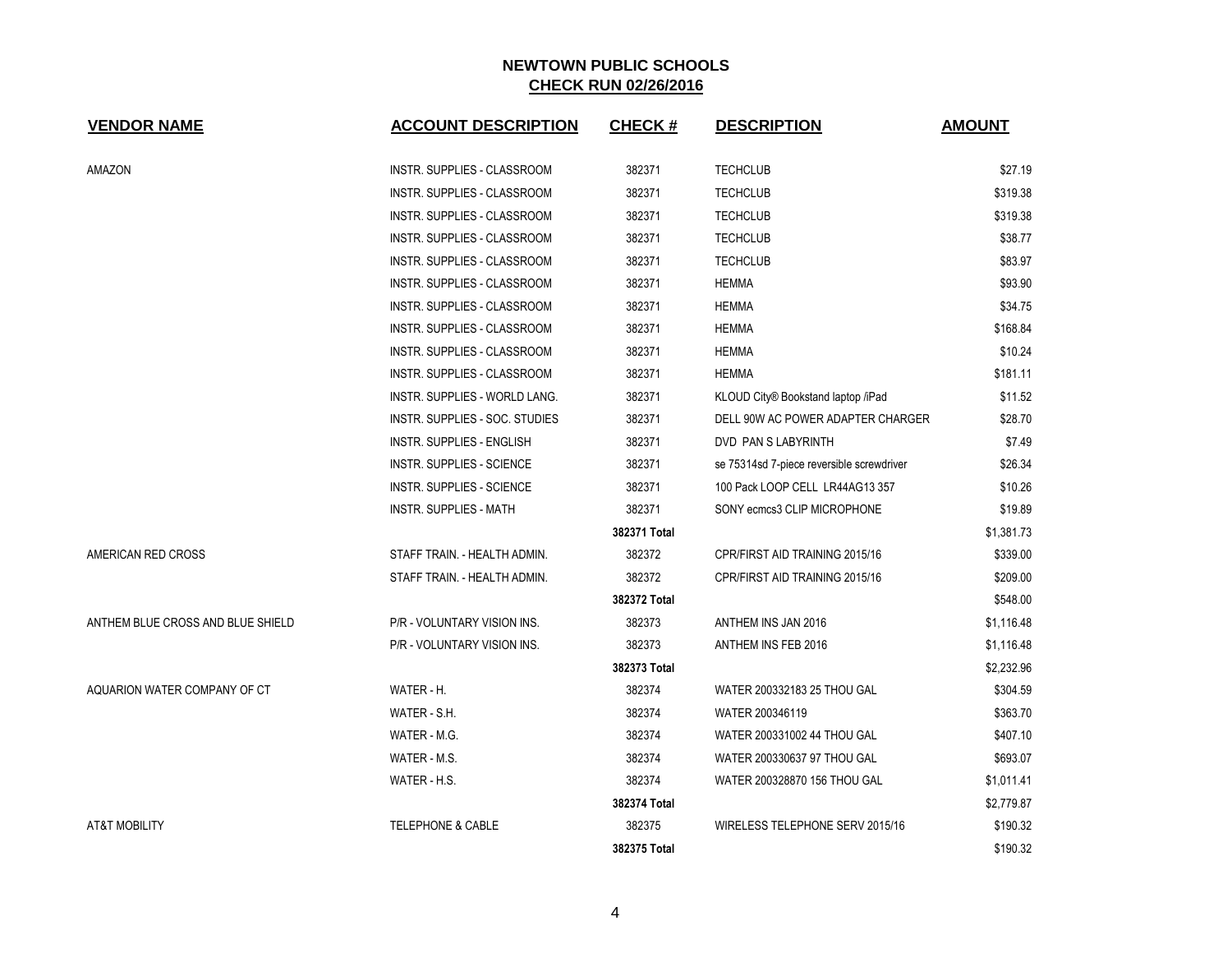| <b>VENDOR NAME</b>                         | <b>ACCOUNT DESCRIPTION</b>      | <b>CHECK#</b> | <b>DESCRIPTION</b>                      | <b>AMOUNT</b> |
|--------------------------------------------|---------------------------------|---------------|-----------------------------------------|---------------|
| AUDIO VIDEO TECHNOLOGIES INC.              | REPAIRS - INFO. TECH.           | 382376        | Repairs to VGA cables, molding          | \$745.00      |
|                                            |                                 | 382376 Total  |                                         | \$745.00      |
| AUTO HOME COMMERCIAL                       | <b>EMERGENCY REPAIRS - M.S.</b> | 382377        | PA SYSTEM / CLOCK REPAIRS - NMS         | \$290.06      |
|                                            | <b>EMERGENCY REPAIRS - H.S.</b> | 382377        | PA SYSTEM / CLOCK REPAIRS - NHS         | \$580.12      |
|                                            |                                 | 382377 Total  |                                         | \$870.18      |
| BARNES & NOBLE INC.                        | <b>TEXTBOOKS - CLASSROOM</b>    | 382378        | Item# 97803058438 Mr. Poppers Penguins  | \$2,283.75    |
|                                            |                                 | 382378 Total  |                                         | \$2,283.75    |
| LINDA BARON                                | OFF. SUPPLIES - ADMIN.          | 382379        | CITIZENSHIP PRESENTATION                | \$16.64       |
|                                            |                                 | 382379 Total  |                                         | \$16.64       |
| BERCHEM, MOSES & DEVLIN, P.C.              | PROF. SERV. - SP. ED. LEGAL     | 382380        | PROF. SERV. - SP. ED. LEGAL             | \$43,496.93   |
|                                            | PROF. SERV. - SUPER.            | 382380        | PROF. SERV. - SUPER.                    | \$187.50      |
|                                            |                                 | 382380 Total  |                                         | \$43,684.43   |
| <b>BERKSHIRE MOTORS</b>                    | <b>REPAIRS - CAFETERIA</b>      | 382381        | <b>REPAIR HEATER BLOWER</b>             | \$146.99      |
|                                            |                                 | 382381 Total  |                                         | \$146.99      |
| <b>BLICK ART MATERIALS</b>                 | <b>INSTR. SUPPLIES - ART</b>    | 382382        | OILS- PAPER-TAPE- PAINT MARKER          | \$538.64      |
|                                            | <b>INSTR. SUPPLIES - ART</b>    | 382382        | Brush sets, ultra fine and fine markers | \$201.11      |
|                                            |                                 | 382382 Total  |                                         | \$739.75      |
| <b>PRIVATE</b>                             | TUITION - OUT-OF-DISTRICT       | 382383        | TUITION - OUT-OF-DISTRICT               | \$15,000.00   |
|                                            |                                 | 382383 Total  |                                         | \$15,000.00   |
| <b>BROOKS ENVIRONMENTAL CONSULTING LLC</b> | PROF. SERV. - B. & G.           | 382384        | ASBESTOS DESIGNATED PERSON              | \$850.00      |
|                                            |                                 | 382384 Total  |                                         | \$850.00      |
| <b>BUILDERS HARDWARE</b>                   | <b>EMERGENCY REPAIRS - RIS.</b> | 382385        | <b>EXTERIOR DOOR LOCK REPAIR - RIS</b>  | \$1,200.00    |
|                                            |                                 | 382385 Total  |                                         | \$1,200.00    |
| <b>CENGAGE LEARNING</b>                    | INSTR. SUPPLIES - BUSINESS ED   | 382386        | <b>WORKING PAPERS- CHAPTER 1-16</b>     | \$787.50      |
|                                            | INSTR. SUPPLIES - BUSINESS ED   | 382386        | <b>SHIPPING</b>                         | \$78.75       |
|                                            |                                 | 382386 Total  |                                         | \$866.25      |
| CHAINSAWS UNLIMITED, INC.                  | <b>REPAIRS - MAINT.</b>         | 382387        | <b>SNOW BLOWER REPAIRS</b>              | \$96.45       |
|                                            | <b>REPAIRS - MAINT.</b>         | 382387        | SNOW BLOWER REPAIRS                     | \$73.50       |
|                                            |                                 | 382387 Total  |                                         | \$169.95      |
| CHUCK'S MUSICAL INSTRUMENT REPAIRS         | <b>INSTR. SUPPLIES - MUSIC</b>  | 382388        | <b>BARITONE SAX</b>                     | \$700.00      |
|                                            |                                 | 382388 Total  |                                         | \$700.00      |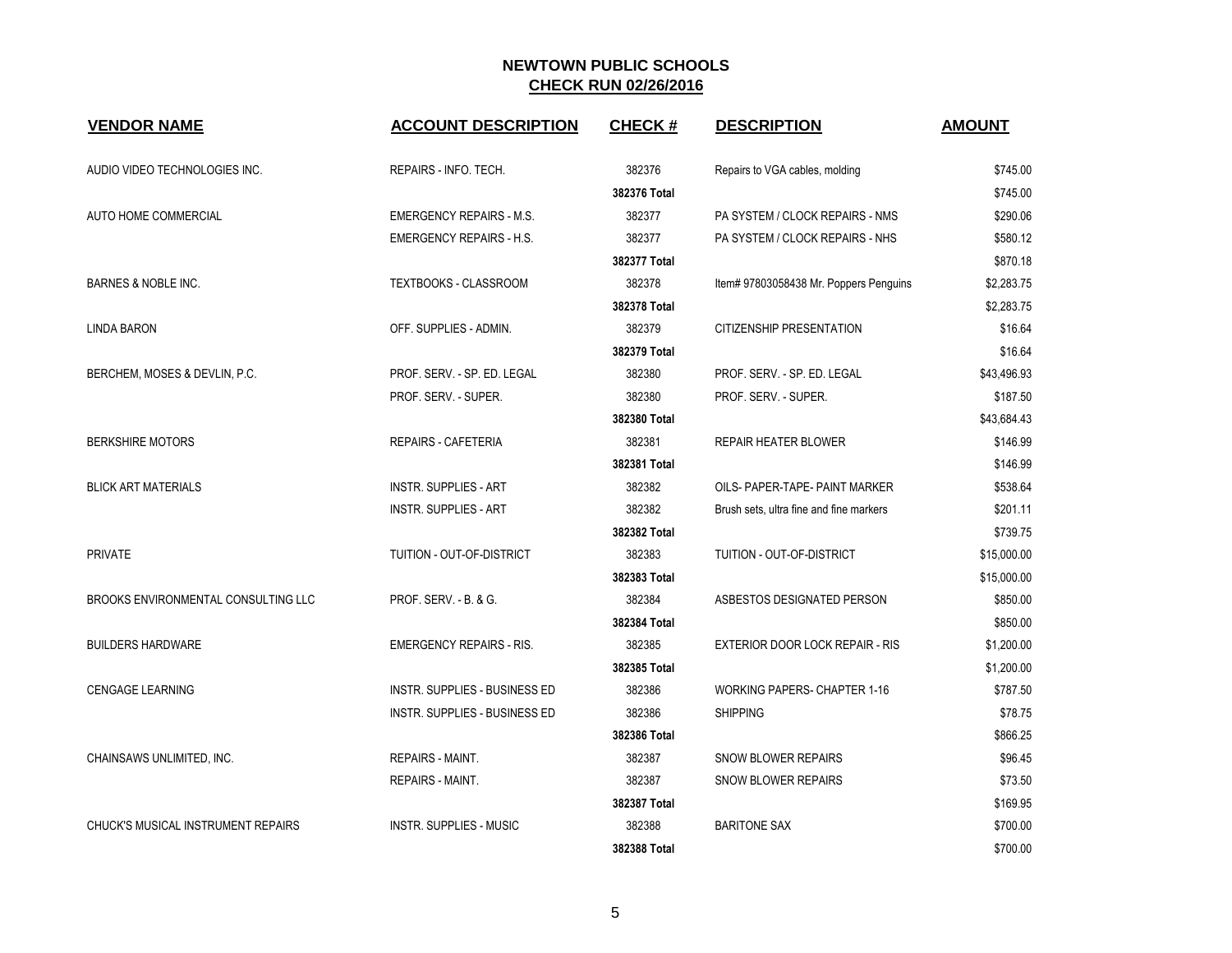| <b>VENDOR NAME</b>                       | <b>ACCOUNT DESCRIPTION</b>         | <b>CHECK#</b> | <b>DESCRIPTION</b>                  | <b>AMOUNT</b> |
|------------------------------------------|------------------------------------|---------------|-------------------------------------|---------------|
| CMRS-POC                                 | POSTAGE - BUS, SERV.               | 382389        | POSTAGE MACHINE #08013733           | \$1,000.00    |
|                                          |                                    | 382389 Total  |                                     | \$1,000.00    |
| CONN CUSTOM AQUATICS LLC                 | B. & G. REPAIRS - H.S.             | 382390        | TEST POOL WATER / CHECK ALL SYS     | \$506.00      |
|                                          |                                    | 382390 Total  |                                     | \$506.00      |
| CONN JUNIOR REPUBLIC INC.                | TUITION - OUT-OF-DISTRICT          | 382391        | TUITION - OUT-OF-DISTRICT           | \$1,056.78    |
|                                          | TUITION - OUT-OF-DISTRICT          | 382391        | TUITION - OUT-OF-DISTRICT           | \$9,169.40    |
|                                          | TUITION - OUT-OF-DISTRICT          | 382391        | TUITION - OUT-OF-DISTRICT           | \$4,584.70    |
|                                          |                                    | 382391 Total  |                                     | \$14,810.88   |
| CONN SCHOOL COUNSELOR ASSOC              | CONTRACTED SERV. - GUIDANCE        | 382392        | <b>CSCA Conference Registration</b> | \$80.00       |
|                                          |                                    | 382392 Total  |                                     | \$80.00       |
| CONNECTICUT TRANSPORTATION SOLUTIONS LLC | TRANS. - OUT-OF-DISTRICT           | 382393        | TRANSP NOV 2015                     | \$1,602.00    |
|                                          |                                    | 382393 Total  |                                     | \$1,602.00    |
| <b>JENNA CONNORS</b>                     | <b>INSTR. SUPPLIES - CLASSROOM</b> | 382394        | <b>SCI SUPPLIES</b>                 | \$15.00       |
|                                          | MEMBERSHIPS - CLASSROOM            | 382394        | <b>NCSM &amp; NSTA MEMBERSHIP</b>   | \$164.00      |
|                                          |                                    | 382394 Total  |                                     | \$179.00      |
| <b>KRISTINE COTTON</b>                   | <b>TUTORS - HOMEBOUND</b>          | 382395        | <b>TUTORS - HOMEBOUND</b>           | \$403.75      |
|                                          |                                    | 382395 Total  |                                     | \$403.75      |
| <b>CREATIVE MUSIC &amp; ARTS LLC</b>     | <b>REPAIRS - MUSIC</b>             | 382396        | Repair violin Srl # 803364          | \$25.00       |
|                                          |                                    | 382396 Total  |                                     | \$25.00       |
| <b>CREC</b>                              | PROF. SERV. - SP/HEAR.             | 382397        | PROF. SERV. - SP/HEAR.              | \$4,695.00    |
|                                          |                                    | 382397 Total  |                                     | \$4,695.00    |
| DEMCO INC.                               | <b>SUPPLIES - LIBRARY</b>          | 382398        | Item# P12201160 - CircExtender      | \$43.45       |
|                                          | SUPPLIES - LIBRARY                 | 382398        | Item# P12201170 12x400 4-mil        | \$49.65       |
|                                          | SUPPLIES - LIBRARY                 | 382398        | Item# P12201180 14x400 4-mil        | \$54.35       |
|                                          |                                    | 382398 Total  |                                     | \$147.45      |
| DEVELOPMENTAL RESOURCES                  | STAFF TRAIN. - CLASSROOM           | 382399        | Defiant, Manipulative & Attention   | \$318.00      |
|                                          |                                    | 382399 Total  |                                     | \$318.00      |
| <b>NING DING</b>                         | INSTR. SUPPLIES - WORLD LANG.      | 382400        | CHINESE LAB SUPPLIES                | \$48.32       |
|                                          |                                    | 382400 Total  |                                     | \$48.32       |
| EAST COAST SIGN & SUPPLY INC.            | <b>B&amp;G SUPPLIES - MAINT.</b>   | 382401        | PARKING LOT SPEED LIMIT SIGNS - NHS | \$350.00      |
|                                          |                                    | 382401 Total  |                                     | \$350.00      |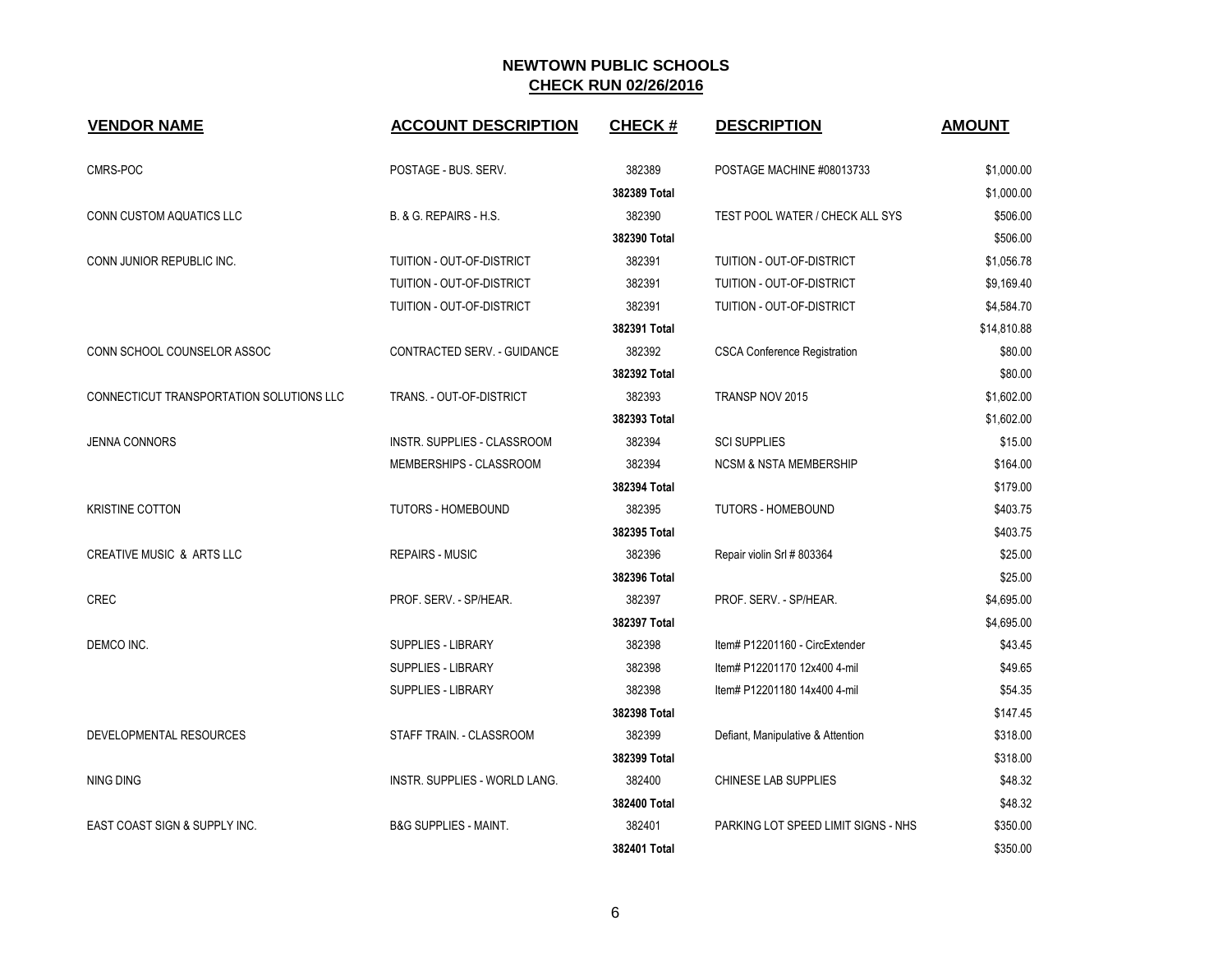| <b>VENDOR NAME</b>            | <b>ACCOUNT DESCRIPTION</b>      | <b>CHECK#</b> | <b>DESCRIPTION</b>                    | <b>AMOUNT</b> |
|-------------------------------|---------------------------------|---------------|---------------------------------------|---------------|
| <b>EAST RIVER ENERGY INC.</b> | FUEL OIL - GEN.                 | 382402        | OIL 5037H 436.0 GAL                   | \$1,303.64    |
|                               | FUEL OIL - S.H.                 | 382402        | OIL 17827D 7200.0 GAL                 | \$21,528.00   |
|                               | FUEL OIL - M.G.                 | 382402        | OIL 5037H 4000.0 GAL                  | \$11,960.00   |
|                               | FUEL OIL - M.S.                 | 382402        | OIL 5037H 4200.0 GAL                  | \$12,558.00   |
|                               | FUEL OIL - H.S.                 | 382402        | OIL 5037H 405.0 GAL                   | \$1,210.96    |
|                               |                                 | 382402 Total  |                                       | \$48,560.60   |
| EDUCATION CONNECTION          | TRANS. - OUT-OF-DISTRICT        | 382403        | TRANS. - OUT-OF-DISTRICT              | \$88,077.00   |
|                               |                                 | 382403 Total  |                                       | \$88,077.00   |
| DR. JOSEPH V. ERARDI JR.      | STAFF TRAVEL - SUPER.           | 382404        | <b>REIMB AASA NATIONAL CONF.</b>      | \$2,847.03    |
|                               |                                 | 382404 Total  |                                       | \$2,847.03    |
| <b>EVERSOURCE</b>             | ELECTRICITY - RIS.              | 382405        | ELEC 51984466011 LOAN                 | \$378.92      |
|                               |                                 | 382405 Total  |                                       | \$378.92      |
| <b>FAIR AUTO SUPPLY</b>       | <b>REPAIRS - MAINT.</b>         | 382406        | FOR MAINT VEHICLE REPAIR PARTS        | \$99.00       |
|                               | REPAIRS - MAINT.                | 382406        | FOR MAINT VEHICLE REPAIR PARTS        | \$30.60       |
|                               | <b>REPAIRS - MAINT.</b>         | 382406        | FOR MAINT VEHICLE REPAIR PARTS        | (\$38.17)     |
|                               | <b>REPAIRS - MAINT.</b>         | 382406        | FOR MAINT VEHICLE REPAIR PARTS        | \$223.57      |
|                               |                                 | 382406 Total  |                                       | \$315.00      |
| FOLLETT SCHOOL SOLUTIONS INC. | <b>TEXTBOOKS - SOC. STUDIES</b> | 382407        | ISBN: 0-03-099537-X                   | \$114.00      |
|                               |                                 | 382407 Total  |                                       | \$114.00      |
| FOLLETT SCHOOL SOLUTIONS INC. | <b>SUPPLIES - LIBRARY</b>       | 382408        | Polythermal Barcode Labels B&W / 1000 | \$74.09       |
|                               |                                 | 382408 Total  |                                       | \$74.09       |
| <b>FRONTIER</b>               | <b>TELEPHONE &amp; CABLE</b>    | 382409        | TELEPHONE SERV 2015/16                | \$1,289.72    |
|                               |                                 | 382409 Total  |                                       | \$1,289.72    |
| <b>FRONTIER</b>               | <b>TELEPHONE &amp; CABLE</b>    | 382410        | TELEPHONE SERV 2015/16                | \$759.24      |
|                               |                                 | 382410 Total  |                                       | \$759.24      |
| <b>FRONTIER</b>               | <b>TELEPHONE &amp; CABLE</b>    | 382411        | TELEPHONE SERV 2015/16                | \$2,294.48    |
|                               |                                 | 382411 Total  |                                       | \$2,294.48    |
| <b>FRONTIER</b>               | TELEPHONE & CABLE               | 382412        | TELEPHONE SERV 2015/16                | \$62.19       |
|                               |                                 | 382412 Total  |                                       | \$62.19       |
| <b>FRONTIER</b>               | <b>TELEPHONE &amp; CABLE</b>    | 382413        | TELEPHONE SERV 2015/16                | \$103.75      |
|                               |                                 | 382413 Total  |                                       | \$103.75      |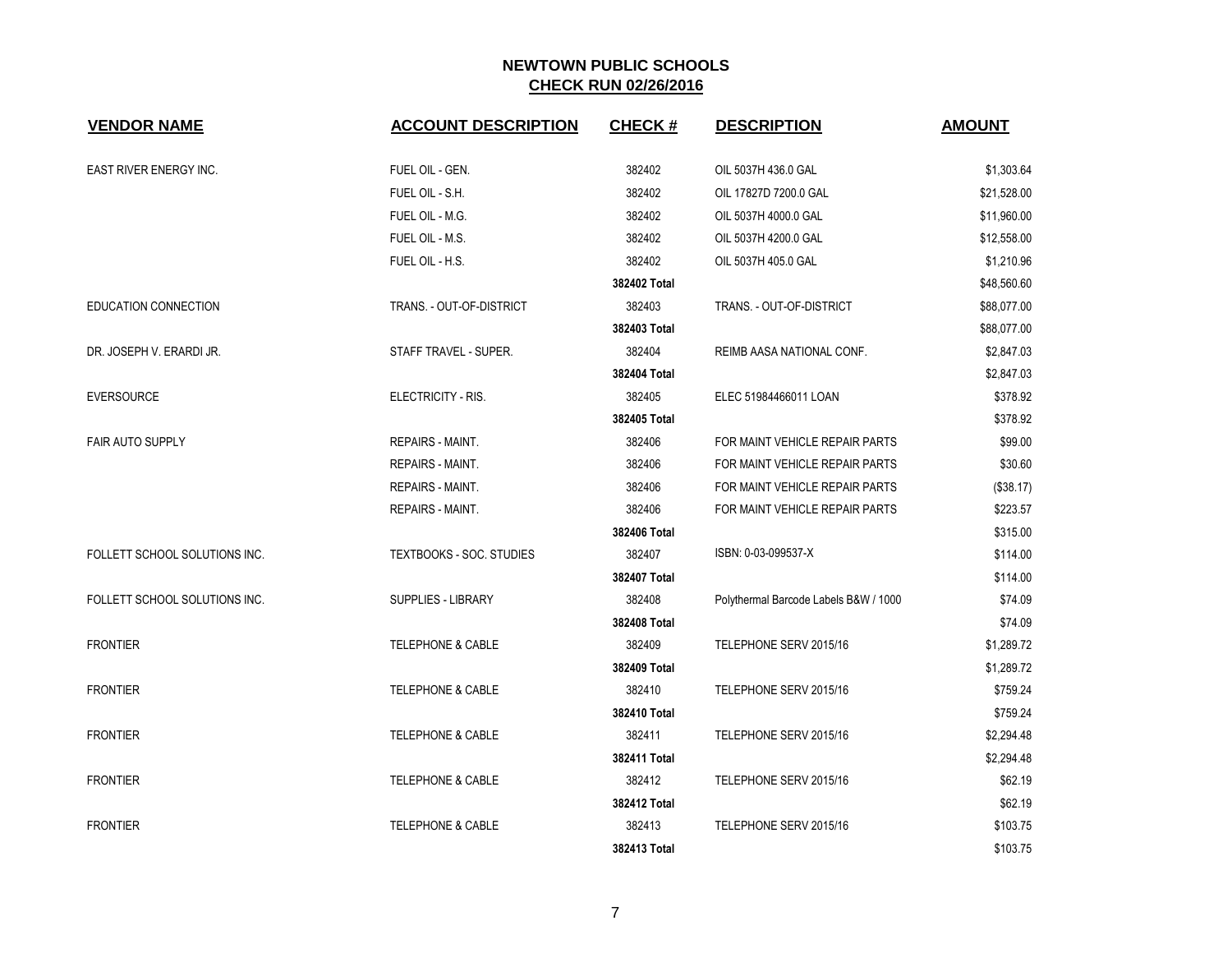| <b>VENDOR NAME</b>                     | <b>ACCOUNT DESCRIPTION</b>      | <b>CHECK#</b> | <b>DESCRIPTION</b>                    | <b>AMOUNT</b> |
|----------------------------------------|---------------------------------|---------------|---------------------------------------|---------------|
| <b>BARBARA GASPARINE</b>               | OFF. SUPPLIES - ADMIN.          | 382414        | <b>ADM SUPPLIES</b>                   | \$85.20       |
|                                        |                                 | 382414 Total  |                                       | \$85.20       |
| DR. JOHN GELINAS                       | PROF. SERV. - PSYCH/MED. EVAL.  | 382415        | PROF. SERV. - PSYCH/MED. EVAL.        | \$3,850.00    |
|                                        |                                 | 382415 Total  |                                       | \$3,850.00    |
| DR. JOHN GELINAS                       | PROF. SERV. - PSYCH/MED. EVAL.  | 382416        | PROF. SERV. - PSYCH/MED. EVAL.        | \$3,050.00    |
|                                        |                                 | 382416 Total  |                                       | \$3,050.00    |
| GLOBAL MECHANICAL LLC                  | <b>EMERGENCY REPAIRS - S.H.</b> | 382417        | ELECTRIC DUCT HEATER REPAIR           | \$1,959.04    |
|                                        | <b>EMERGENCY REPAIRS - S.H.</b> | 382417        | ELECTRIC DUCT HEATER REPAIR           | \$3,880.68    |
|                                        | <b>EMERGENCY REPAIRS - M.G.</b> | 382417        | CAFÉ AIR HANDLER UNIT SHUT DOWN       | \$2,130.17    |
|                                        | <b>EMERGENCY REPAIRS - M.G.</b> | 382417        | CAFÉ AIR HANDLER UNIT SHUT DOWN       | \$1,517.96    |
|                                        | B. & G. REPAIRS - RIS.          | 382417        | <b>ACTUATOR MOTORS - RIS</b>          | \$2,616.00    |
|                                        | B. & G. REPAIRS - H.S.          | 382417        | VAV MOTORS / CIRCULATOR PUMP          | \$788.00      |
|                                        | B. & G. REPAIRS - H.S.          | 382417        | VAV MOTORS / CIRCULATOR PUMP          | \$2,368.28    |
|                                        |                                 | 382417 Total  |                                       | \$15,260.13   |
| GOLDIE AND LIBRO MUSIC CENTER LLC      | <b>REPAIRS - MUSIC</b>          | 382418        | <b>INSTRUMENT REPAIRS</b>             | \$245.00      |
|                                        |                                 | 382418 Total  |                                       | \$245.00      |
| <b>GRAINGER</b>                        | <b>EMERGENCY REPAIRS - M.S.</b> | 382419        | <b>EXHAUST REPAIR - NMS</b>           | \$193.08      |
|                                        | <b>EMERGENCY REPAIRS - H.S.</b> | 382419        | BATHROOM REPAIR PARTS - NHS           | \$180.98      |
|                                        |                                 | 382419 Total  |                                       | \$374.06      |
| <b>JENNIFER HUETTNER</b>               | INSTR. SUPPLIES - WORLD LANG.   | 382420        | NATIONAL LATIN EXAM                   | \$350.00      |
|                                        |                                 | 382420 Total  |                                       | \$350.00      |
| HUGH'S MECHANICAL EQUIPMENT LLC        | <b>EMERGENCY REPAIRS - RIS.</b> | 382421        | SERVICE CALL FOR VEERED WATER TANK    | \$672.00      |
|                                        |                                 | 382421 Total  |                                       | \$672.00      |
| THE INSTITUTE OF PROFESSIONAL PRACTICE | PROF. SERV. - PSYCH/MED. EVAL.  | 382422        | PROF. SERV. - PSYCH/MED. EVAL.        | \$9,620.00    |
|                                        |                                 | 382422 Total  |                                       | \$9,620.00    |
| <b>ISTE</b>                            | MEMBERSHIPS - INFO. TECH.       | 382423        | Membership to ISTE                    | \$120.00      |
|                                        |                                 | 382423 Total  |                                       | \$120.00      |
| <b>ITSAVVY LLC</b>                     | REPAIRS - INFO. TECH.           | 382424        | APC Replacement Battery Cartridge #55 | \$298.02      |
|                                        | REPAIRS - INFO. TECH.           | 382424        | APC Replacement Battery Cartridge #55 | (\$298.02)    |
|                                        | REPAIRS - INFO. TECH.           | 382424        | Tripp Lite Smart On-Line UPS AC 120   | \$614.40      |
|                                        | REPAIRS - INFO. TECH.           | 382424        | Tripp Lite Remote Management adapter  | \$190.51      |
|                                        | REPAIRS - INFO. TECH.           | 382424        | C2G Select VGA + 3.5mm A/V Cable      | \$11.18       |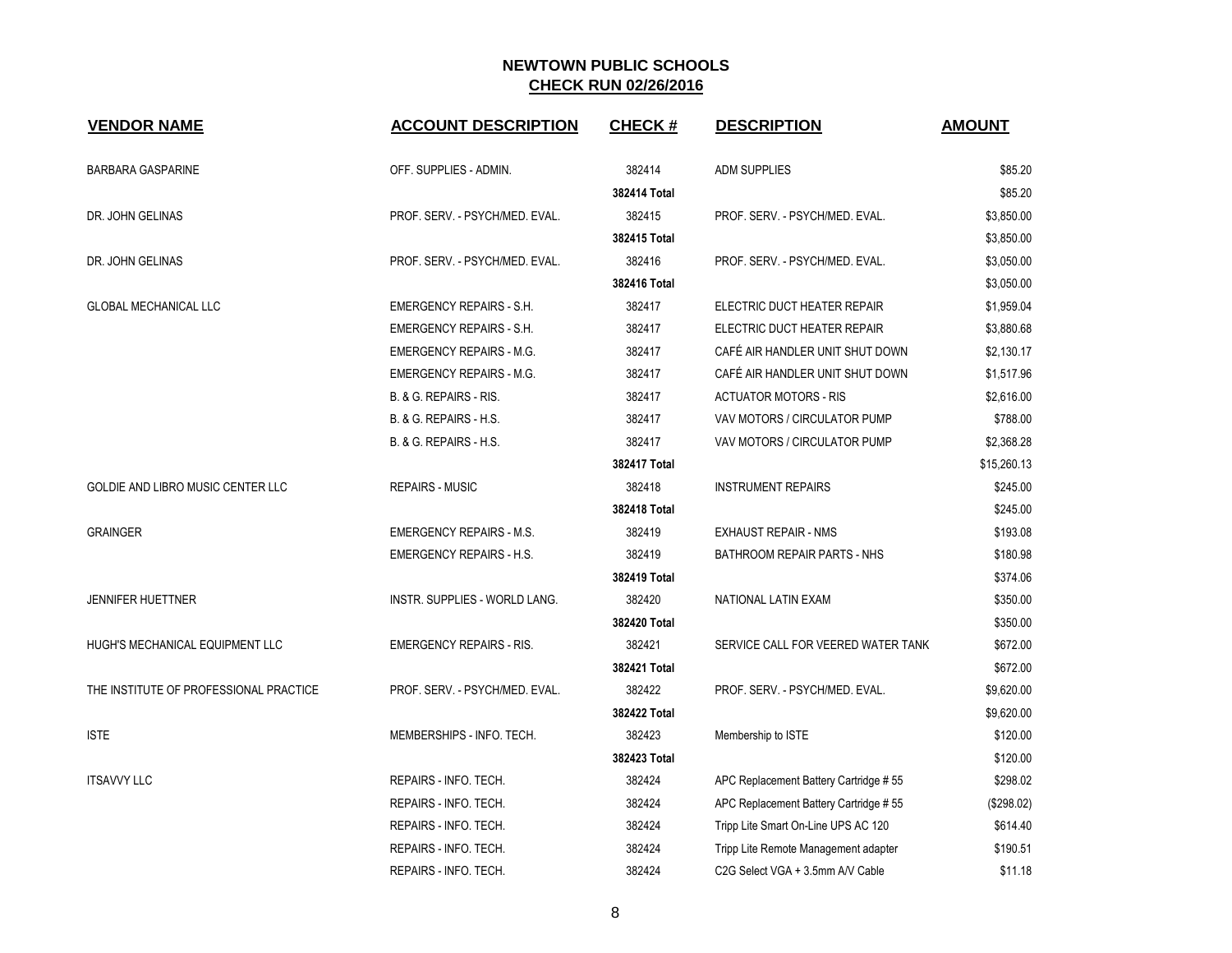| <b>VENDOR NAME</b>             | <b>ACCOUNT DESCRIPTION</b>              | <b>CHECK#</b> | <b>DESCRIPTION</b>                | <b>AMOUNT</b> |
|--------------------------------|-----------------------------------------|---------------|-----------------------------------|---------------|
| <b>ITSAVVY LLC</b>             | REPAIRS - INFO. TECH.                   | 382424        | C2G Select VGA + 3.5mm A/V Cable  | \$18.69       |
|                                | REPAIRS - INFO. TECH.                   | 382424        | C2G Select VGA + 3.5mm A/V Cable  | \$23.70       |
|                                |                                         | 382424 Total  |                                   | \$858.48      |
| JONES SCHOOL SUPPLY CO. INC.   | <b>INSTR. SUPPLIES - ENGLISH</b>        | 382425        | PIN BOXES FOR POETRY OUT LOUD     | \$57.25       |
|                                | INSTR. SUPPLIES - ENGLISH               | 382425        | POETRY PINS FOR POETRY OUT LOUD   | \$44.75       |
|                                | <b>INSTR. SUPPLIES - ENGLISH</b>        | 382425        | <b>SHIPPING</b>                   | \$5.25        |
|                                |                                         | 382425 Total  |                                   | \$107.25      |
| K - MAN GLASS CORP             | <b>EMERGENCY REPAIRS - H.</b>           | 382426        | <b>GLASS REPAIRS - HAWL</b>       | \$785.39      |
|                                |                                         | 382426 Total  |                                   | \$785.39      |
| KIDS LANGUAGE CENTER           | CONTRACTED SERV. - SP/HEAR.             | 382427        | CONTRACTED SERV. - SP/HEAR.       | \$400.00      |
|                                |                                         | 382427 Total  |                                   | \$400.00      |
| KINSLEY POWER SYSTEMS          | <b>EMERGENCY REPAIRS - M.G.</b>         | 382428        | <b>GENERATOR REPAIR - MG</b>      | \$404.24      |
|                                |                                         | 382428 Total  |                                   | \$404.24      |
| KLINGBERG FAMILY CENTERS INC.  | TUITION - OUT-OF-DISTRICT               | 382429        | TUITION - OUT-OF-DISTRICT         | \$7,194.35    |
|                                |                                         | 382429 Total  |                                   | \$7,194.35    |
| PAM KOHN                       | <b>TEXTBOOKS - READING</b>              | 382430        | read aloud books                  | \$217.25      |
|                                |                                         | 382430 Total  |                                   | \$217.25      |
| THOMAS M. KUROSKI              | <b>INSTR. SUPPLIES - MUSIC</b>          | 382431        | PIGS FEET FOR SCI LAB             | \$26.34       |
|                                |                                         | 382431 Total  |                                   | \$26.34       |
| LAX.COM                        | <b>INSTR. SUPPLIES - SPORTS</b>         | 382432        | NOCSAE BALLS                      | \$1,597.00    |
|                                |                                         | 382432 Total  |                                   | \$1,597.00    |
| LEAHY'S FUELS INC.             | PROPANE & NATURAL GAS - M.G.            | 382433        | <b>PROPANE 56117G 257.7 UNITS</b> | \$383.97      |
|                                | <b>PROPANE &amp; NATURAL GAS - H.S.</b> | 382433        | <b>PROPANE 97208G 416.6 UNITS</b> | \$620.73      |
|                                |                                         | 382433 Total  |                                   | \$1,004.70    |
| WENDY D. MARANS, M.S., CCC/SLP | CONTRACTED SERV. - SP/HEAR.             | 382434        | CONTRACTED SERV. - SP/HEAR.       | \$3,000.00    |
|                                |                                         | 382434 Total  |                                   | \$3,000.00    |
| W.B. MASON., INC.              | OFF. SUPPLIES - BUS. SERV.              | 382435        | <b>SUPPLIES 2015/16</b>           | \$97.78       |
|                                | OFF. SUPPLIES - BUS. SERV.              | 382435        | COFFEE 2015/16                    | \$80.91       |
|                                | OFF. SUPPLIES - BUS. SERV.              | 382435        | <b>SUPPLIES 2015/16</b>           | \$19.99       |
|                                | OFF. SUPPLIES - BUS. SERV.              | 382435        | <b>WATER 2015/16</b>              | (\$18.00)     |
|                                | OFF. SUPPLIES - BUS. SERV.              | 382435        | <b>SUPPLIES 2015/16</b>           | \$14.99       |
|                                | OFF. SUPPLIES - BUS. SERV.              | 382435        | <b>WATER 2015/16</b>              | (\$42.00)     |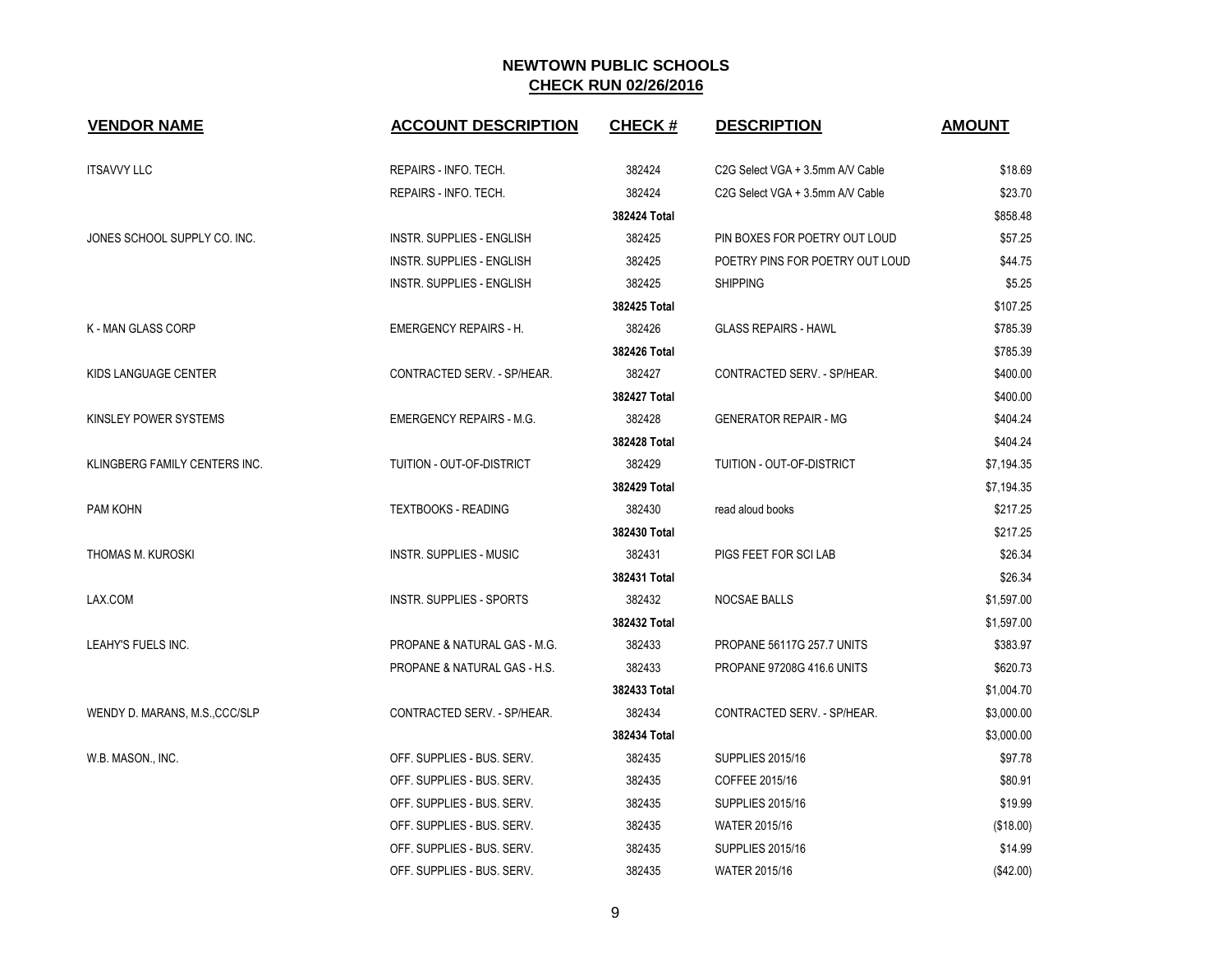| <b>VENDOR NAME</b>         | <b>ACCOUNT DESCRIPTION</b>          | <b>CHECK#</b> | <b>DESCRIPTION</b>                    | <b>AMOUNT</b> |
|----------------------------|-------------------------------------|---------------|---------------------------------------|---------------|
| W.B. MASON., INC.          | OFF. SUPPLIES - BUS. SERV.          | 382435        | <b>SUPPLIES 2015/16</b>               | (\$19.99)     |
|                            | OFF. SUPPLIES - BUS. SERV.          | 382435        | <b>WATER 2015/16</b>                  | \$59.88       |
|                            | OFF. SUPPLIES - BUS. SERV.          | 382435        | <b>WATER 2015/16</b>                  | \$72.00       |
|                            | INSTR. SUPPLIES - CLASSROOM         | 382435        | <b>DISINFECT WIPES REFILL PACKS</b>   | \$513.36      |
|                            | INSTR. SUPPLIES - WORLD LANG.       | 382435        | Supplies for mardi gras, alcohol pads | \$234.23      |
|                            | INSTR. SUPPLIES - WORLD LANG.       | 382435        | Supplies for mardi gras, alcohol pads | \$13.92       |
|                            | INSTR. SUPPLIES - CLASSROOM         | 382435        | Item# AVE30600 Mailing Labels         | \$27.25       |
|                            | <b>TEXTBOOKS - CLASSROOM</b>        | 382435        | Item# AVE30603 2x4 labels for OSOR    | \$10.90       |
|                            | INSTR. SUPPLIES - SOC. STUDIES      | 382435        | EASEL PADS, QUADRILLE                 | \$34.48       |
|                            | INSTR. SUPPLIES - SOC. STUDIES      | 382435        | PLASTIC CUTLERY-SS DEPT.              | \$39.70       |
|                            | <b>B&amp;G SUPPLIES - CUSTODIAL</b> | 382435        | ICE MELT - ALL SCHOOLS                | \$783.02      |
|                            | INSTR. SUPPLIES - CLASSROOM         | 382435        | White Facial Tissue Item #PGC87611CT  | \$431.92      |
|                            |                                     | 382435 Total  |                                       | \$2,354.34    |
| <b>JANE MATSON</b>         | <b>INSTR. SUPPLIES - MUSIC</b>      | 382436        | SINGER'S FOOD REIMB                   | \$220.10      |
|                            |                                     | 382436 Total  |                                       | \$220.10      |
| MELIORA ACADEMY INC.       | TUITION - OUT-OF-DISTRICT           | 382437        | TUITION - OUT-OF-DISTRICT             | \$15,015.00   |
|                            |                                     | 382437 Total  |                                       | \$15,015.00   |
| MOBILE MINI, INC.          | <b>EQUIP RENTAL - SPORTS</b>        | 382438        | RENTAL CONTAINERS                     | \$95.00       |
|                            | EQUIP RENTAL - SPORTS               | 382438        | <b>RENTAL CONTAINERS</b>              | \$75.00       |
|                            | <b>EQUIP RENTAL - SPORTS</b>        | 382438        | RENTAL CONTAINERS                     | \$75.00       |
|                            |                                     | 382438 Total  |                                       | \$245.00      |
| MOORE MEDICAL LLC          | <b>B&amp;G SUPPLIES - CUSTODIAL</b> | 382439        | NON LATEX GLOVES - WAREHOUSE          | \$247.40      |
|                            | <b>B&amp;G SUPPLIES - CUSTODIAL</b> | 382439        | NON LATEX GLOVES - WAREHOUSE          | \$494.80      |
|                            |                                     | 382439 Total  |                                       | \$742.20      |
| <b>NASP</b>                | OFF. SUPPLIES - ADMIN.              | 382440        | Book, HOPS Intervention strategies    | \$49.00       |
|                            | OFF. SUPPLIES - ADMIN.              | 382440        | Shipping                              | \$10.00       |
|                            |                                     | 382440 Total  |                                       | \$59.00       |
| <b>NCS PEARSON INC.</b>    | INSTR. SUPPLIES - PSYCH.            | 382441        | BERYVMI AGES 2 - 100 ITEM             | \$109.30      |
|                            | INSTR. SUPPLIES - PSYCH.            | 382441        | <b>SHIPPING</b>                       | \$10.00       |
|                            |                                     | 382441 Total  |                                       | \$119.30      |
| NEOPOST NORTHEAST DISTRICT | OFF. SUPPLIES - BUS. SERV.          | 382442        | INK CART FOR POSTAL MACH              | \$190.00      |
|                            |                                     | 382442 Total  |                                       | \$190.00      |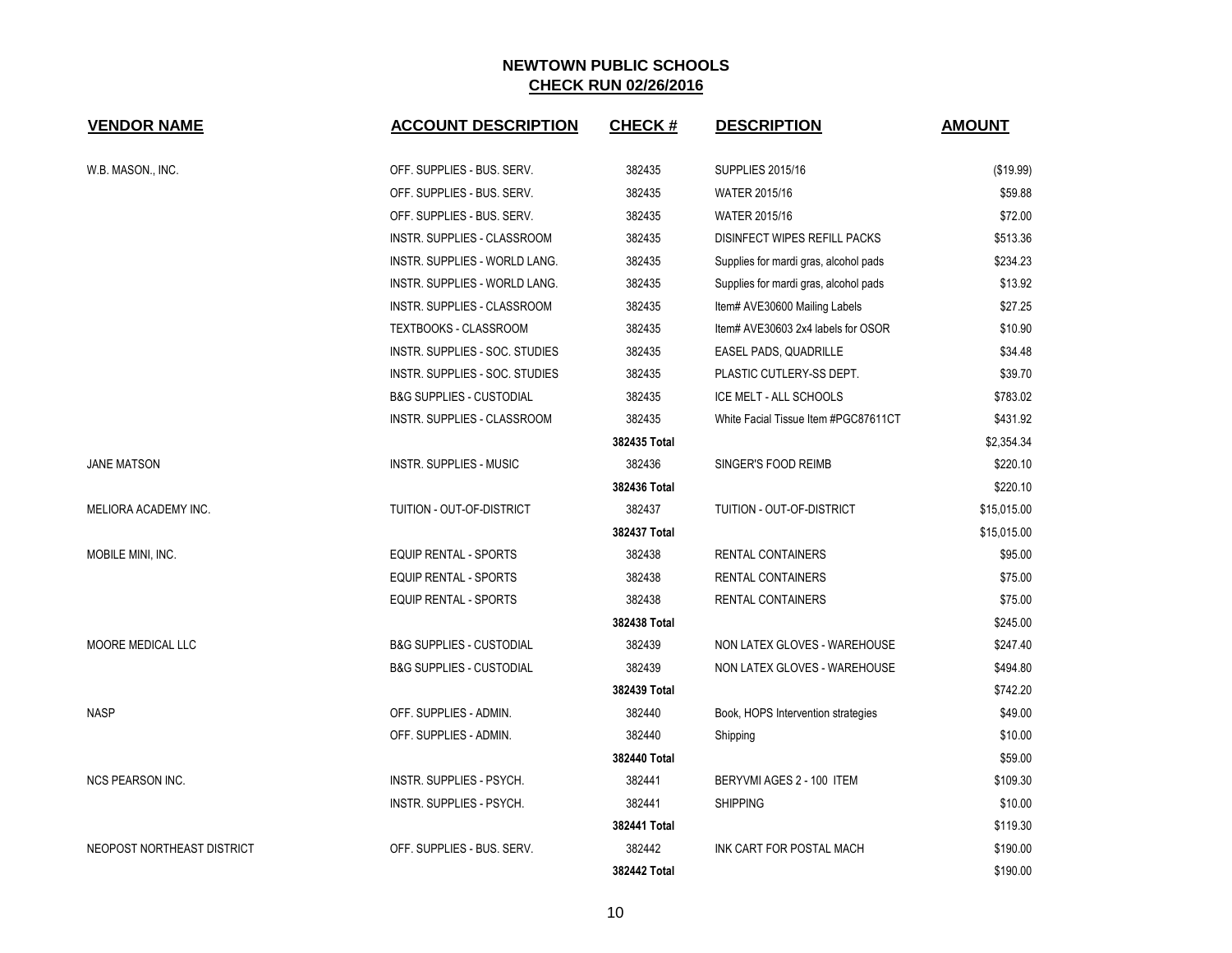| <b>VENDOR NAME</b>        | <b>ACCOUNT DESCRIPTION</b>         | <b>CHECK#</b> | <b>DESCRIPTION</b>                        | <b>AMOUNT</b> |
|---------------------------|------------------------------------|---------------|-------------------------------------------|---------------|
| NEWTOWN CULINARY          | INSTR. SUPPLIES - CLASSROOM        | 382443        | <b>EARLY GRADUATION RECEPTION</b>         | \$450.00      |
|                           |                                    | 382443 Total  |                                           | \$450.00      |
| NEWTOWN HARDWARE          | <b>B&amp;G SUPPLIES - MAINT.</b>   | 382444        | FOR MAINT SUPPLIES 2015/16                | (\$7.53)      |
|                           | <b>B&amp;G SUPPLIES - MAINT.</b>   | 382444        | FOR MAINT SUPPLIES 2015/16                | \$219.56      |
|                           | <b>B&amp;G SUPPLIES - MAINT.</b>   | 382444        | FOR MAINT SUPPLIES 2015/16                | \$6.28        |
|                           | <b>B&amp;G SUPPLIES - MAINT.</b>   | 382444        | FOR MAINT SUPPLIES 2015/16                | \$38.19       |
|                           | <b>B&amp;G SUPPLIES - MAINT.</b>   | 382444        | FOR MAINT SUPPLIES 2015/16                | (\$142.32)    |
|                           | <b>B&amp;G SUPPLIES - MAINT.</b>   | 382444        | FOR MAINT SUPPLIES 2015/16                | \$11.68       |
|                           | <b>B&amp;G SUPPLIES - MAINT.</b>   | 382444        | FOR MAINT SUPPLIES 2015/16                | \$14.39       |
|                           | <b>B&amp;G SUPPLIES - MAINT.</b>   | 382444        | FOR MAINT SUPPLIES 2015/16                | \$3.14        |
|                           | <b>B&amp;G SUPPLIES - MAINT.</b>   | 382444        | FOR MAINT SUPPLIES 2015/16                | \$51.02       |
|                           | <b>B&amp;G SUPPLIES - MAINT.</b>   | 382444        | FOR MAINT SUPPLIES 2015/16                | \$55.76       |
|                           | <b>B&amp;G SUPPLIES - MAINT.</b>   | 382444        | FOR MAINT SUPPLIES 2015/16                | \$0.32        |
|                           |                                    | 382444 Total  |                                           | \$250.49      |
| NEWTOWN HIGH SCHOOL       | VOCATIONAL PLACEMENT STIPENDS      | 382445        | <b>VOCATIONAL PLACEMENT STIPENDS</b>      | \$2,000.00    |
|                           |                                    | 382445 Total  |                                           | \$2,000.00    |
| NEWTOWN HIGH SCHOOL       | <b>INSTR. SUPPLIES - GIFTED</b>    | 382446        | PSAT/NMSQT TEST                           | \$360.00      |
|                           |                                    | 382446 Total  |                                           | \$360.00      |
| NEWTOWN MIDDLE SCHOOL     | CONTRACTED SERV. - SPORTS          | 382447        | Set up for payment of referees for sports | \$613.90      |
|                           |                                    | 382447 Total  |                                           | \$613.90      |
| <b>DONNA NORLING</b>      | <b>INSTR. SUPPLIES - CLASSROOM</b> | 382448        | <b>FAX TONER</b>                          | \$81.99       |
|                           |                                    | 382448 Total  |                                           | \$81.99       |
| PETER OBRE                | <b>CONTRACTED SERV. - MUSIC</b>    | 382449        | Guitar accompanist for Winter Chorus      | \$75.00       |
|                           |                                    | 382449 Total  |                                           | \$75.00       |
| ON-SITE SHREDDING         | CONTRACTED SERV. - BUS. SERV.      | 382450        | SHREDDING SERV AT C/O 2015/16             | \$55.00       |
|                           | INSTR. SUPPLIES - CLASSROOM        | 382450        | SHREDDING SERV 2015/16                    | \$25.00       |
|                           | REPAIRS - CLASSROOM                | 382450        | Shredding Services 2015/16                | \$35.00       |
|                           |                                    | 382450 Total  |                                           | \$115.00      |
| LORI L. OVERLAND M.S. CCC | CONTRACTED SERV. - SP/HEAR.        | 382451        | CONTRACTED SERV. - SP/HEAR.               | \$1,000.00    |
|                           | CONTRACTED SERV. - SP/HEAR.        | 382451        | CONTRACTED SERV. - SP/HEAR.               | \$1,000.00    |
|                           |                                    | 382451 Total  |                                           | \$2,000.00    |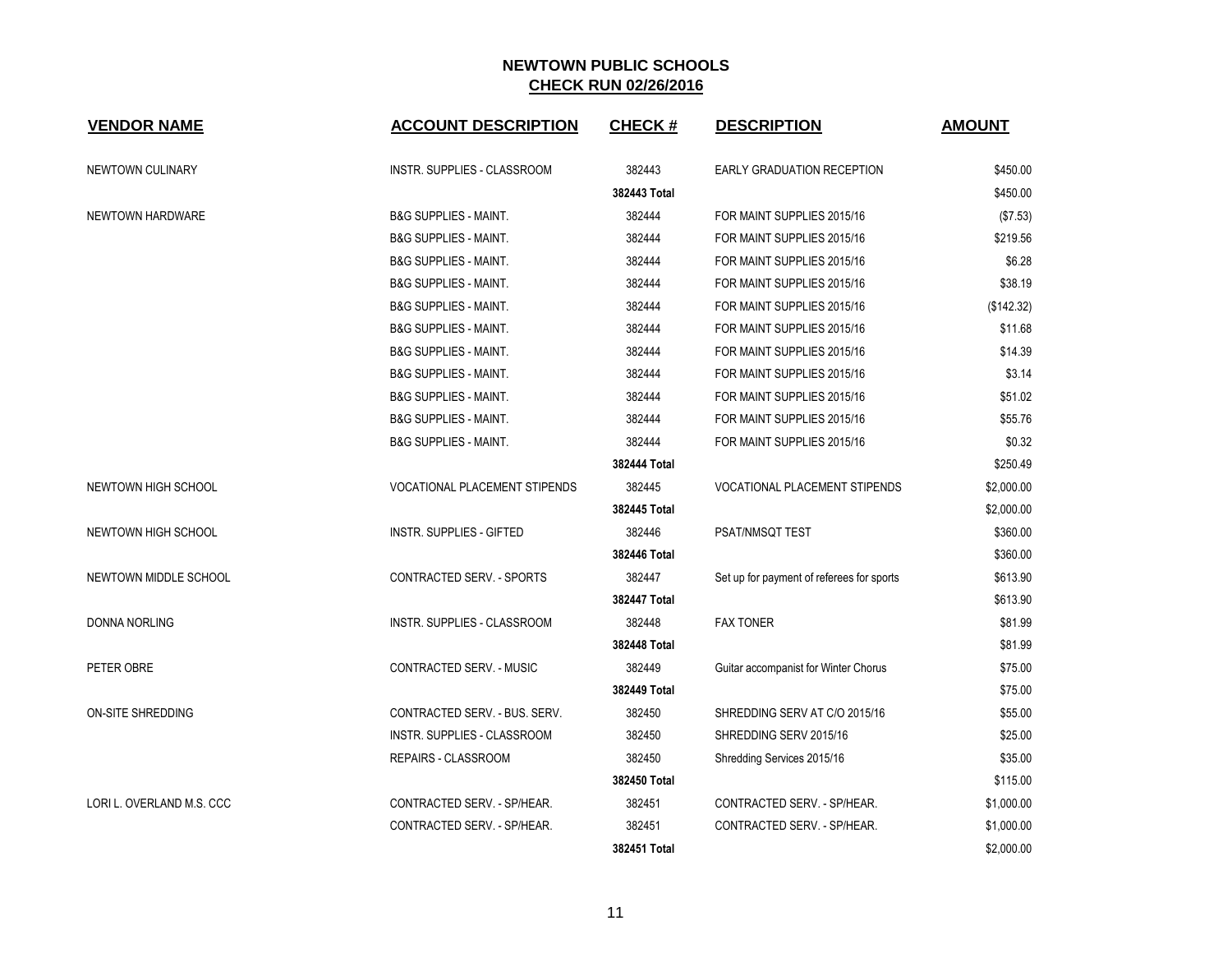| <b>VENDOR NAME</b>     | <b>ACCOUNT DESCRIPTION</b>           | <b>CHECK#</b> | <b>DESCRIPTION</b>                       | <b>AMOUNT</b> |
|------------------------|--------------------------------------|---------------|------------------------------------------|---------------|
| <b>SUSAN PAISLEY</b>   | CONTRACTED SERV. - MUSIC             | 382452        | Accompanying for HOM 2016 Winter Concert | \$75.00       |
|                        | CONTRACTED SERV. - MUSIC             | 382452        | Accompanying for HOM 2016 Winter Concert | \$112.50      |
|                        | CONTRACTED SERV. - MUSIC             | 382452        | Accompanying for HOM 2016 Winter Concert | \$112.50      |
|                        |                                      | 382452 Total  |                                          | \$300.00      |
| PANERA BREAD           | INSTR. SUPPLIES - ENGLISH            | 382453        | LUNCH #4040631                           | \$190.55      |
|                        | <b>INSTR. SUPPLIES - WORLD LANG.</b> | 382453        | LUNCH #4040631                           | \$190.55      |
|                        | <b>INSTR. SUPPLIES - MATH</b>        | 382453        | LUNCH #4040631                           | \$148.85      |
|                        | <b>INSTR. SUPPLIES - SCIENCE</b>     | 382453        | LUNCH #4040631                           | \$190.56      |
|                        | INSTR. SUPPLIES - SOC. STUDIES       | 382453        | LUNCH #4040631                           | \$190.56      |
|                        |                                      | 382453 Total  |                                          | \$911.07      |
| PAR INC.               | INSTR. SUPPLIES - PSYCH.             | 382454        | <b>EDDT RESPONSE BOOKLETS</b>            | \$142.00      |
|                        | INSTR. SUPPLIES - PSYCH.             | 382454        | <b>SHIPPING</b>                          | \$14.20       |
|                        |                                      | 382454 Total  |                                          | \$156.20      |
| PEARSON EDUCATION INC. | <b>TEXTBOOKS - CLASSROOM</b>         | 382455        | Emergent-Early Letter Name Student Book  | \$767.76      |
|                        | <b>TEXTBOOKS - CLASSROOM</b>         | 382455        | Emergent-Early Letter Name Student Book  | (\$591.76)    |
|                        | <b>TEXTBOOKS - MATH</b>              | 382455        | See invoice attached for text books      | (\$2,735.28)  |
|                        | <b>TEXTBOOKS - MATH</b>              | 382455        | See invoice attached for text books      | \$3,062.94    |
|                        | <b>TEXTBOOKS - MATH</b>              | 382455        | See invoice attached for text books      | (\$327.66)    |
|                        |                                      | 382455 Total  |                                          | \$176.00      |
| PETTY CASH             | OFF. SUPPLIES - ADMIN.               | 382456        | PETTY CASH                               | \$77.94       |
|                        |                                      | 382456 Total  |                                          | \$77.94       |
| PITSCO EDUCATION       | INSTR. SUPPLIES - TECH ED.           | 382457        | ARCHI-BOARD                              | \$79.00       |
|                        | INSTR. SUPPLIES - TECH ED.           | 382457        | ARCHITECTURE RUBBING PLATE               | \$8.30        |
|                        | INSTR. SUPPLIES - TECH ED.           | 382457        | 4H LEAD                                  | \$4.00        |
|                        | INSTR. SUPPLIES - TECH ED.           | 382457        | PAINT SET                                | \$18.95       |
|                        | INSTR. SUPPLIES - TECH ED.           | 382457        | 2D HOME KIT                              | \$29.95       |
|                        | INSTR. SUPPLIES - TECH ED.           | 382457        | <b>EMPIRE STATE BUILDING</b>             | \$16.95       |
|                        | INSTR. SUPPLIES - TECH ED.           | 382457        | <b>FRANK LLOYD HOUSE</b>                 | \$11.95       |
|                        | INSTR. SUPPLIES - TECH ED.           | 382457        | <b>SHIPPING</b>                          | \$13.53       |
|                        |                                      | 382457 Total  |                                          | \$182.63      |
| <b>JONATHAN POPE</b>   | <b>CONTRACTED SERV. - MUSIC</b>      | 382458        | Piano accompanist for winter concerts    | \$100.00      |
|                        |                                      | 382458 Total  |                                          | \$100.00      |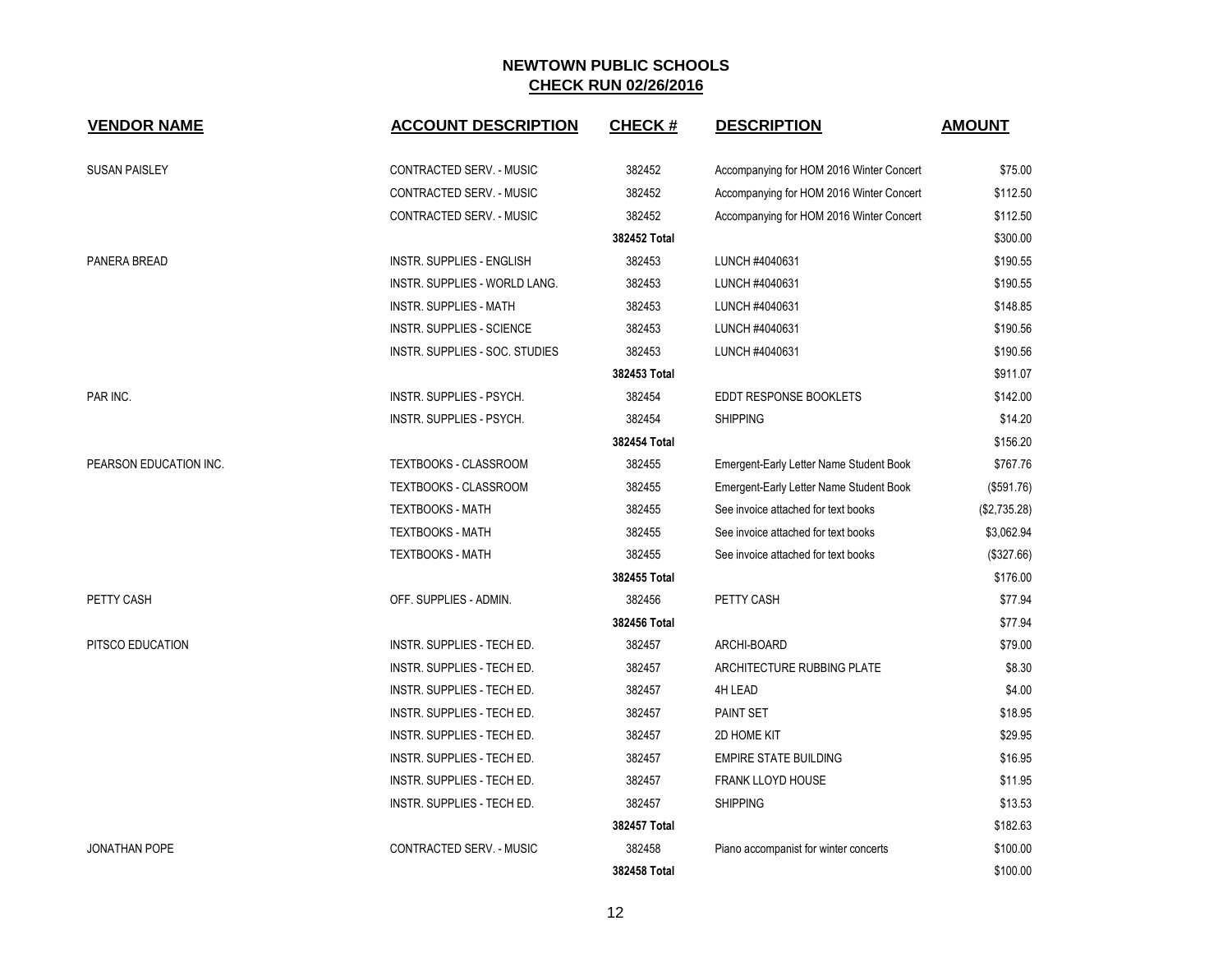| <b>VENDOR NAME</b>             | <b>ACCOUNT DESCRIPTION</b>          | <b>CHECK#</b> | <b>DESCRIPTION</b>                             | <b>AMOUNT</b> |
|--------------------------------|-------------------------------------|---------------|------------------------------------------------|---------------|
| POSTMASTER - NEWTOWN           | POSTAGE - ADMIN.                    | 382459        | One dollar stamps.                             | \$150.00      |
|                                | OFF. SUPPLIES - ADMIN.              | 382459        | Rolls of Forever stamps.                       | \$196.00      |
|                                |                                     | 382459 Total  |                                                | \$346.00      |
| POSTMASTER NEWTOWN             | POSTAGE - ADMIN.                    | 382460        | Rolls of Forever Stamps                        | \$392.00      |
|                                | POSTAGE - ADMIN.                    | 382460        | <b>Single Forever Stamps</b>                   | \$7.84        |
|                                |                                     | 382460 Total  |                                                | \$399.84      |
| PRO-ED                         | INSTR. SUPPLIES - SP/HEAR.          | 382461        | LISTENING COMPREHENSION TEST 2                 | \$83.90       |
|                                | INSTR. SUPPLIES - SP/HEAR.          | 382461        | <b>SHIPPING</b>                                | \$8.39        |
|                                |                                     | 382461 Total  |                                                | \$92.29       |
| <b>BARBARA REILLY</b>          | MEMBERSHIPS - M.S.                  | 382462        | <b>NURSE LICENSE</b>                           | \$110.00      |
|                                |                                     | 382462 Total  |                                                | \$110.00      |
| ELIZABETH T. RICKEY            | <b>TUTORS - HOMEBOUND</b>           | 382463        | <b>TUTORS - HOMEBOUND</b>                      | \$800.00      |
|                                |                                     | 382463 Total  |                                                | \$800.00      |
| LORRIE RODRIGUE                | INSTR. SUPPLIES - CLASSROOM         | 382464        | <b>PATHWAYS</b>                                | \$24.95       |
|                                |                                     | 382464 Total  |                                                | \$24.95       |
| <b>FELIX RODRIGUEZ</b>         | <b>B&amp;G SUPPLIES - CUSTODIAL</b> | 382465        | SHOES (60068)                                  | \$150.00      |
|                                |                                     | 382465 Total  |                                                | \$150.00      |
| <b>SACRED HEART UNIVERSITY</b> | UNIVERSITY INTERNS                  | 382466        | INTERNS 638233, 738500                         | \$15,510.00   |
|                                |                                     | 382466 Total  |                                                | \$15,510.00   |
| SCHOLASTIC READING CLUB        | <b>TEXTBOOKS - READING</b>          | 382467        | For purchase of books to build classroom       | \$54.00       |
|                                |                                     | 382467 Total  |                                                | \$54.00       |
| <b>SECURE ECO SHRED</b>        | OFF. SUPPLIES - ADMIN.              | 382468        | for monthly shredding contract                 | \$35.00       |
|                                |                                     | 382468 Total  |                                                | \$35.00       |
| SHI INTERNATIONAL CORP.        | INSTR. SUPPLIES - CLASSROOM         | 382469        | Replacement Keyboards for laptop lab           | \$240.00      |
|                                | <b>REPAIRS - SECURITY</b>           | 382469        | HPE 2530-4G-PoE+-2SFP-Switch-managed           | \$2,766.80    |
|                                |                                     | 382469 Total  |                                                | \$3,006.80    |
| SHIPMAN & GOODWIN              | PROF. SERV. - SUPER.                | 382470        | PROF. SERV. - SUPER.                           | \$7,129.00    |
|                                |                                     | 382470 Total  |                                                | \$7,129.00    |
| CAROL CARDILLO SKOLAS          | <b>INSTR. SUPPLIES - ART</b>        | 382471        | <b>SUPPLIES</b>                                | \$17.00       |
|                                |                                     | 382471 Total  |                                                | \$17.00       |
| <b>SMEKENS EDUCATION</b>       | <b>INSTR. SUPPLIES - ENGLISH</b>    | 382472        | Leveled texts for classic fiction per attached | \$499.86      |
|                                |                                     | 382472 Total  |                                                | \$499.86      |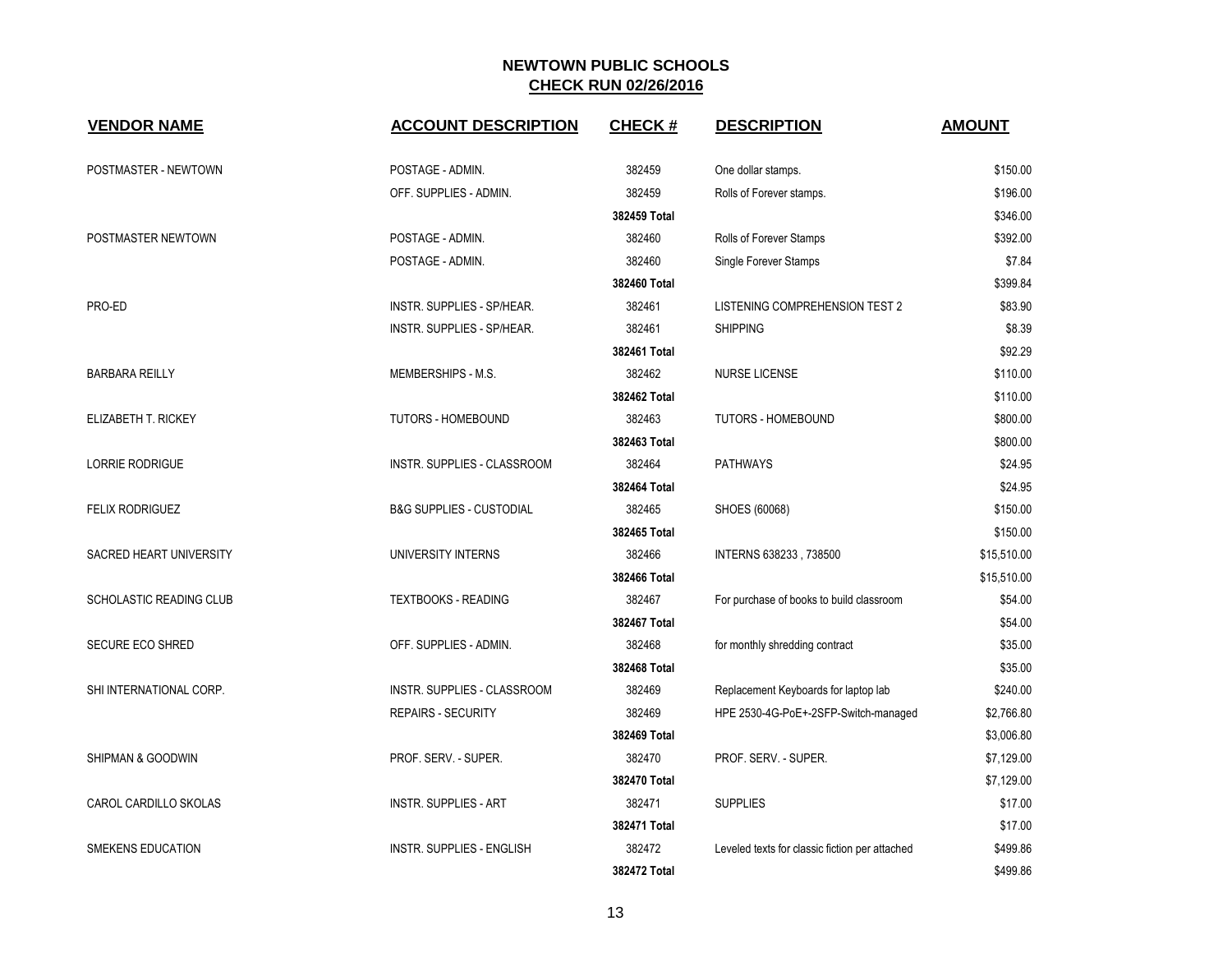| <b>VENDOR NAME</b>                     | <b>ACCOUNT DESCRIPTION</b>       | <b>CHECK#</b> | <b>DESCRIPTION</b>                       | <b>AMOUNT</b> |
|----------------------------------------|----------------------------------|---------------|------------------------------------------|---------------|
| SOCIAL LEARNING CENTER, LLC            | PROF. SERV. - PSYCH/MED. EVAL.   | 382473        | PROF. SERV. - PSYCH/MED. EVAL.           | \$300.00      |
|                                        |                                  | 382473 Total  |                                          | \$300.00      |
| SOUTHBURY PRINTING CENTRE, INC.        | OFF. SUPPLIES - PUPIL SERV.      | 382474        | <b>BUSINESS CARDS</b>                    | \$124.08      |
|                                        | PRINTING - ADMIN.                | 382474        | 1,000 Character Tree Postcards           | \$200.00      |
|                                        |                                  | 382474 Total  |                                          | \$324.08      |
| SOUTHPAW ENTERPRISES INC.              | INSTR. SUPPLIES - SP. ED. PREK-8 | 382475        | REPLACEMENT EYE BOLT PACKAGE             | \$101.70      |
|                                        | INSTR. SUPPLIES - SP. ED. PREK-8 | 382475        | <b>SHIPPING</b>                          | \$14.24       |
|                                        |                                  | 382475 Total  |                                          | \$115.94      |
| SPC SCHOOL PUBLICATIONS COMPANY        | PRINTING - ENGLISH               | 382476        | 200 copies Hawkeye                       | \$983.00      |
|                                        |                                  | 382476 Total  |                                          | \$983.00      |
| <b>STAPLES CREDIT PLAN</b>             | <b>INSTR. SUPPLIES - MATH</b>    | 382477        | ERASER CAPS, RULERS, SHARPENERS          | \$624.91      |
|                                        |                                  | 382477 Total  |                                          | \$624.91      |
| STEWART & STEVENSON POWER PRODUCTS LLC | <b>B&amp;G CONTRACTED SERV.</b>  | 382478        | <b>GENERATOR PREVENT MAINT - RIS</b>     | \$975.00      |
|                                        |                                  | 382478 Total  |                                          | \$975.00      |
| <b>SARA STRAIT</b>                     | STAFF TRAIN. - READING           | 382479        | <b>TWCRP WORKSHOP</b>                    | \$537.25      |
|                                        |                                  | 382479 Total  |                                          | \$537.25      |
| TEACHING BOOKS.NET LLC                 | CONTRACTED SERV. - LIBRARY       | 382480        | Invoice #2016-657, Single School License | \$500.00      |
|                                        |                                  | 382480 Total  |                                          | \$500.00      |
| <b>TESTA REFRIGERATION, LLC</b>        | <b>REPAIRS - CAFETERIA</b>       | 382481        | <b>REPAIR GASKETS</b>                    | \$1,100.00    |
|                                        | <b>REPAIRS - CAFETERIA</b>       | 382481        | REPAIR 2-DOOR HOBART                     | \$788.75      |
|                                        | REPAIRS - LIFE MAN./CULINARY     | 382481        | <b>COMPRESSOR REPAIRS</b>                | \$423.50      |
|                                        |                                  | 382481 Total  |                                          | \$2,312.25    |
| <b>DIMITRI THORNTON</b>                | STAFF TRAVEL - PUPIL SERV.       | 382482        | TRAVEL JAN 2016                          | \$23.65       |
|                                        |                                  | 382482 Total  |                                          | \$23.65       |
| <b>TORRCO</b>                          | B. & G. REPAIRS - H.S.           | 382483        | <b>BACKFLOW PREVENTER REPAIR - NHS</b>   | \$35.74       |
|                                        | B. & G. REPAIRS - H.S.           | 382483        | <b>BACKFLOW PREVENTER REPAIR - NHS</b>   | \$15.90       |
|                                        | B. & G. REPAIRS - H.S.           | 382483        | <b>BACKFLOW PREVENTER REPAIR - NHS</b>   | \$346.52      |
|                                        | B. & G. REPAIRS - H.S.           | 382483        | GAS PIPE LINE REPAIR - NMS               | \$217.20      |
|                                        |                                  | 382483 Total  |                                          | \$615.36      |
| TRI-LIFT INC.                          | <b>REPAIRS - MUSIC</b>           | 382484        | <b>PARTS TO REPAIR LIFT</b>              | \$778.29      |
|                                        | <b>REPAIRS - MUSIC</b>           | 382484        | <b>SHIPPING</b>                          | \$126.81      |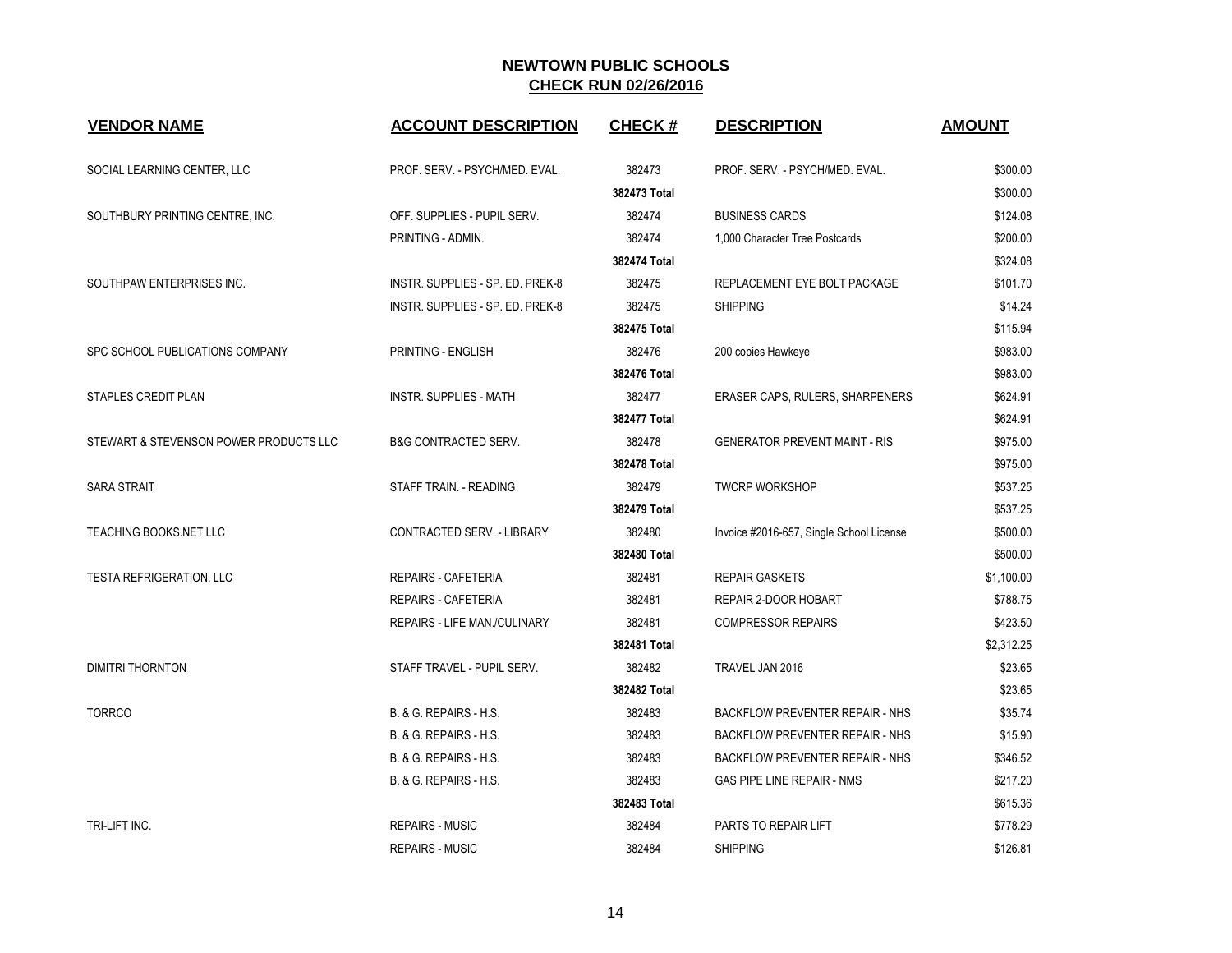| <b>VENDOR NAME</b>                     | <b>ACCOUNT DESCRIPTION</b>         | <b>CHECK#</b> | <b>DESCRIPTION</b>                         | <b>AMOUNT</b> |
|----------------------------------------|------------------------------------|---------------|--------------------------------------------|---------------|
| TRI-LIFT INC.                          | <b>REPAIRS - MAINT.</b>            | 382484        | ANNUAL INSPECTION OF MAINT SHOP LIFT       | \$250.00      |
|                                        |                                    | 382484 Total  |                                            | \$1,155.10    |
| TRUE COLORS, INC.                      | STAFF TRAIN. - CLASSROOM           | 382485        | One Day Adult Registration for True Colors | \$240.00      |
|                                        |                                    | 382485 Total  |                                            | \$240.00      |
| UNIVERSITY OF BRIDGEPORT               | UNIVERSITY INTERNS                 | 382486        | UNIVERSITY INTERNS                         | \$20,790.00   |
|                                        |                                    | 382486 Total  |                                            | \$20,790.00   |
| URGENT CARE MEDICAL ASSOCIATES         | <b>MEDICAL INS. PREMIUMS</b>       | 382487        | POST OFFER                                 | \$94.80       |
|                                        | MEDICAL INS. PREMIUMS              | 382487        | POST OFFER                                 | \$663.60      |
|                                        |                                    | 382487 Total  |                                            | \$758.40      |
| USI EDUCATION & GOVERNMENT SALES       | <b>INSTR. SUPPLIES - CLASSROOM</b> | 382488        | Item SKU#7669, Value Wrap Roll Film        | \$144.00      |
|                                        | INSTR. SUPPLIES - CLASSROOM        | 382488        | Shipping and Handling charges              | \$16.50       |
|                                        |                                    | 382488 Total  |                                            | \$160.50      |
| <b>VARSITY SPIRIT FASHIONS</b>         | <b>REPAIRS - SPORTS</b>            | 382489        | <b>CHEERLEADERS APPAREL</b>                | \$256.60      |
|                                        |                                    | 382489 Total  |                                            | \$256.60      |
| WATER SPECIALTIES COMPANY              | B. & G. REPAIRS - H.S.             | 382490        | NEW VALVES TEST KIT FOR BACKFLOW           | \$1,260.16    |
|                                        | B. & G. REPAIRS - H.S.             | 382490        | NEW VALVES TEST KIT FOR BACKFLOW           | \$850.00      |
|                                        |                                    | 382490 Total  |                                            | \$2,110.16    |
| WELLSPRING FOUNDATION INC.             | TUITION - OUT-OF-DISTRICT          | 382491        | TUITION - OUT-OF-DISTRICT                  | \$485.00      |
|                                        |                                    | 382491 Total  |                                            | \$485.00      |
| WHEELER CLINIC INC.                    | TUITION - OUT-OF-DISTRICT          | 382492        | TUITION - OUT-OF-DISTRICT                  | \$11,629.65   |
|                                        |                                    | 382492 Total  |                                            | \$11,629.65   |
| WISE LEARNING SPECIALIZED LEARNING CTR | <b>TUTORS - IN SCHOOL</b>          | 382493        | <b>HOMEBOUND TUTORING</b>                  | \$5,475.00    |
|                                        |                                    | 382493 Total  |                                            | \$5,475.00    |
| ZEE FORD OF BRANFORD                   | <b>REPAIRS - MAINT.</b>            | 382494        | REPLACE DOOR LATCH                         | \$58.15       |
|                                        |                                    | 382494 Total  |                                            | \$58.15       |
| <b>PRIVATE</b>                         | PROF. SERV. - PSYCH/MED. EVAL.     | 382495        | PROF. SERV. - PSYCH/MED. EVAL.             | \$1,880.00    |
|                                        |                                    | 382495 Total  |                                            | \$1,880.00    |
| NEWTOWN BOARD OF EDUCATION             | MEDICAL INS. PREMIUMS              | 382496        | LONG TERM DISABILITY                       | \$1,992.38    |
|                                        | <b>ADMINISTRATION FEES</b>         | 382496        | RETIREE ADM FEE JAN 2016                   | \$225.00      |
|                                        | <b>ADMINISTRATION FEES</b>         | 382496        | COBRA ADM FEE FEB 2016                     | \$300.00      |